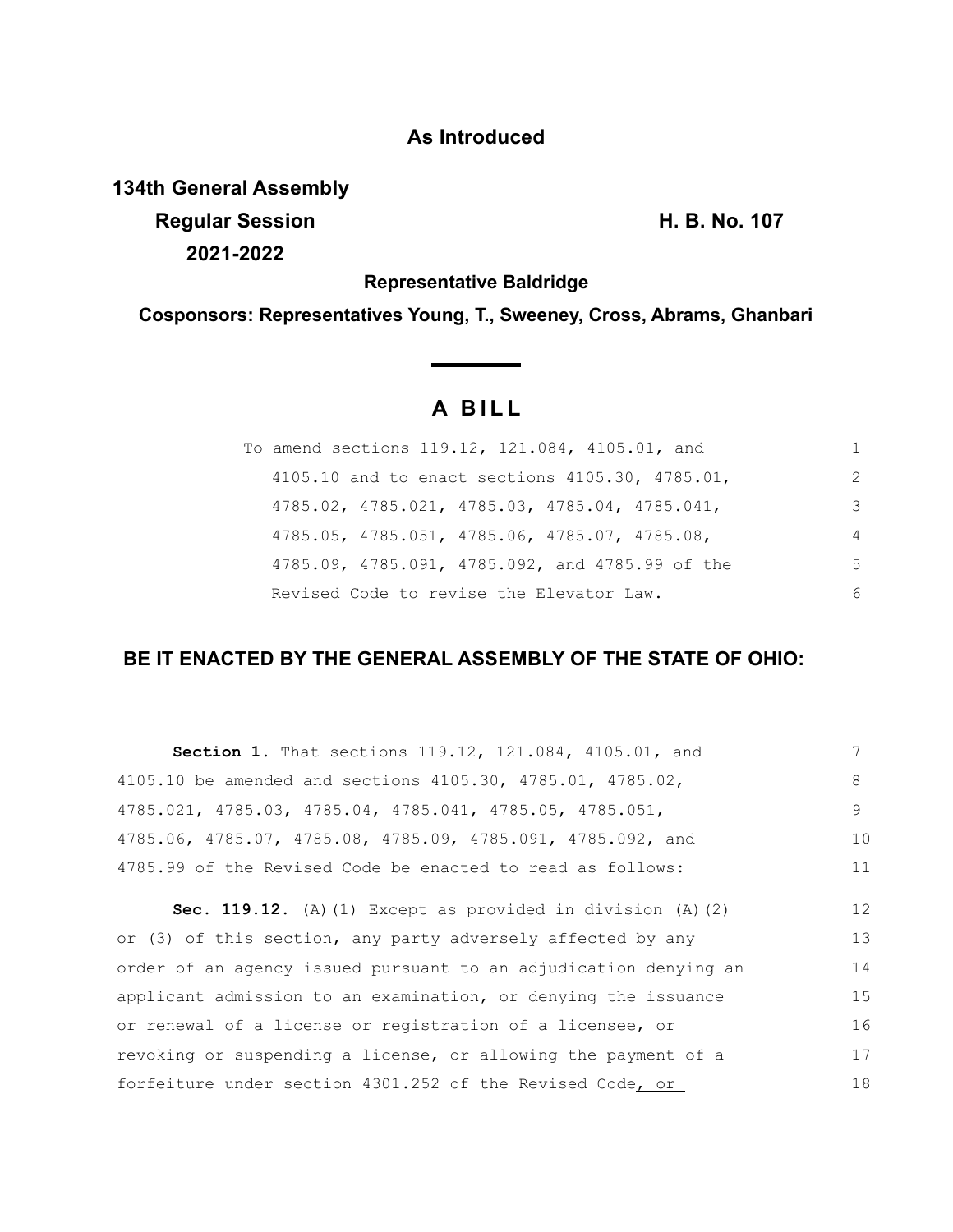| imposing a civil penalty under section 4785.091 of the Revised   | 19 |
|------------------------------------------------------------------|----|
| Code may appeal from the order of the agency to the court of     | 20 |
| common pleas of the county in which the place of business of the | 21 |
| licensee is located or the county in which the licensee is a     | 22 |
| resident.                                                        | 23 |
| (2) An appeal from an order described in division (A) (1)        | 24 |
| of this section issued by any of the following agencies shall be | 25 |
| made to the court of common pleas of Franklin county:            | 26 |
| (a) The liquor control commission;                               | 27 |
| (b) The Ohio casino control commission $\tau_L$                  | 28 |
| (c) The state medical board;                                     | 29 |
| (e)(d) The state chiropractic board;                             | 30 |
| (d) (e) The board of nursing;                                    | 31 |
| (e) (f) The bureau of workers' compensation regarding            | 32 |
| participation in the health partnership program created in       | 33 |
| sections 4121.44 and 4121.441 of the Revised Code;               | 34 |
| (g) The elevator safety review board.                            | 35 |
| (3) If any party appealing from an order described in            | 36 |
| division (A)(1) of this section is not a resident of and has no  | 37 |
| place of business in this state, the party may appeal to the     | 38 |
| court of common pleas of Franklin county.                        | 39 |
| (B) Any party adversely affected by any order of an agency       | 40 |
| issued pursuant to any other adjudication may appeal to the      | 41 |
| court of common pleas of Franklin county, except that appeals    | 42 |
| from orders of the fire marshal issued under Chapter 3737. of    | 43 |
| the Revised Code may be to the court of common pleas of the      | 44 |
| county in which the building of the aggrieved person is located  | 45 |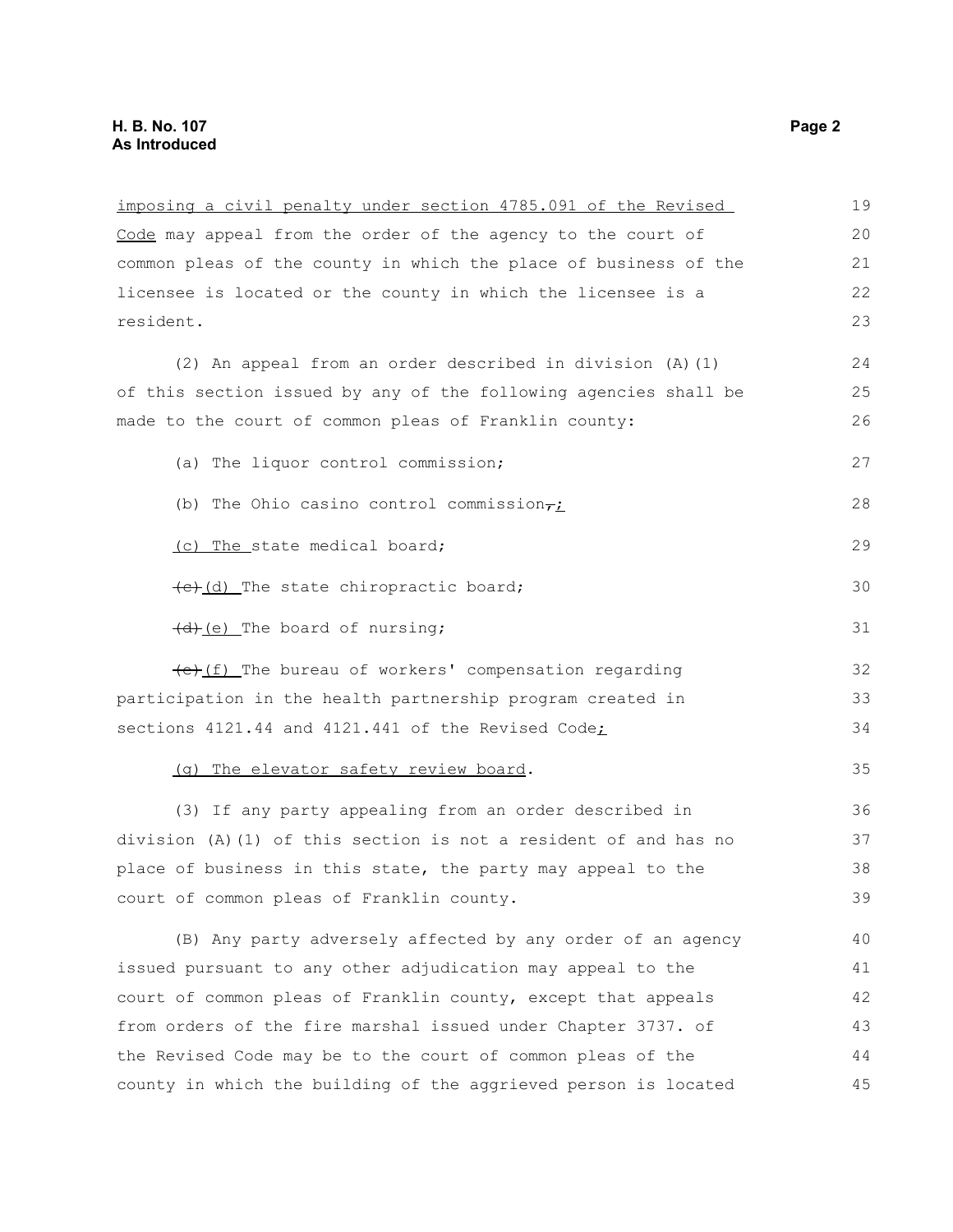and except that appeals under division (B) of section 124.34 of the Revised Code from a decision of the state personnel board of review or a municipal or civil service township civil service commission shall be taken to the court of common pleas of the county in which the appointing authority is located or, in the case of an appeal by the department of rehabilitation and correction, to the court of common pleas of Franklin county. 46 47 48 49 50 51 52

(C) This section does not apply to appeals from the department of taxation. 53 54

(D) Any party desiring to appeal shall file a notice of appeal with the agency setting forth the order appealed from and stating that the agency's order is not supported by reliable, probative, and substantial evidence and is not in accordance with law. The notice of appeal may, but need not, set forth the specific grounds of the party's appeal beyond the statement that the agency's order is not supported by reliable, probative, and substantial evidence and is not in accordance with law. The notice of appeal shall also be filed by the appellant with the court. In filing a notice of appeal with the agency or court, the notice that is filed may be either the original notice or a copy of the original notice. Unless otherwise provided by law relating to a particular agency, notices of appeal shall be filed within fifteen days after the mailing of the notice of the agency's order as provided in this section. For purposes of this paragraph, an order includes a determination appealed pursuant to division (C) of section 119.092 of the Revised Code. The amendments made to this paragraph by Sub. H.B. 215 of the 128th general assembly are procedural, and this paragraph as amended by those amendments shall be applied retrospectively to all appeals pursuant to this paragraph filed before September 13, 2010, but not earlier than May 7, 2009, which was the date the 55 56 57 58 59 60 61 62 63 64 65 66 67 68 69 70 71 72 73 74 75 76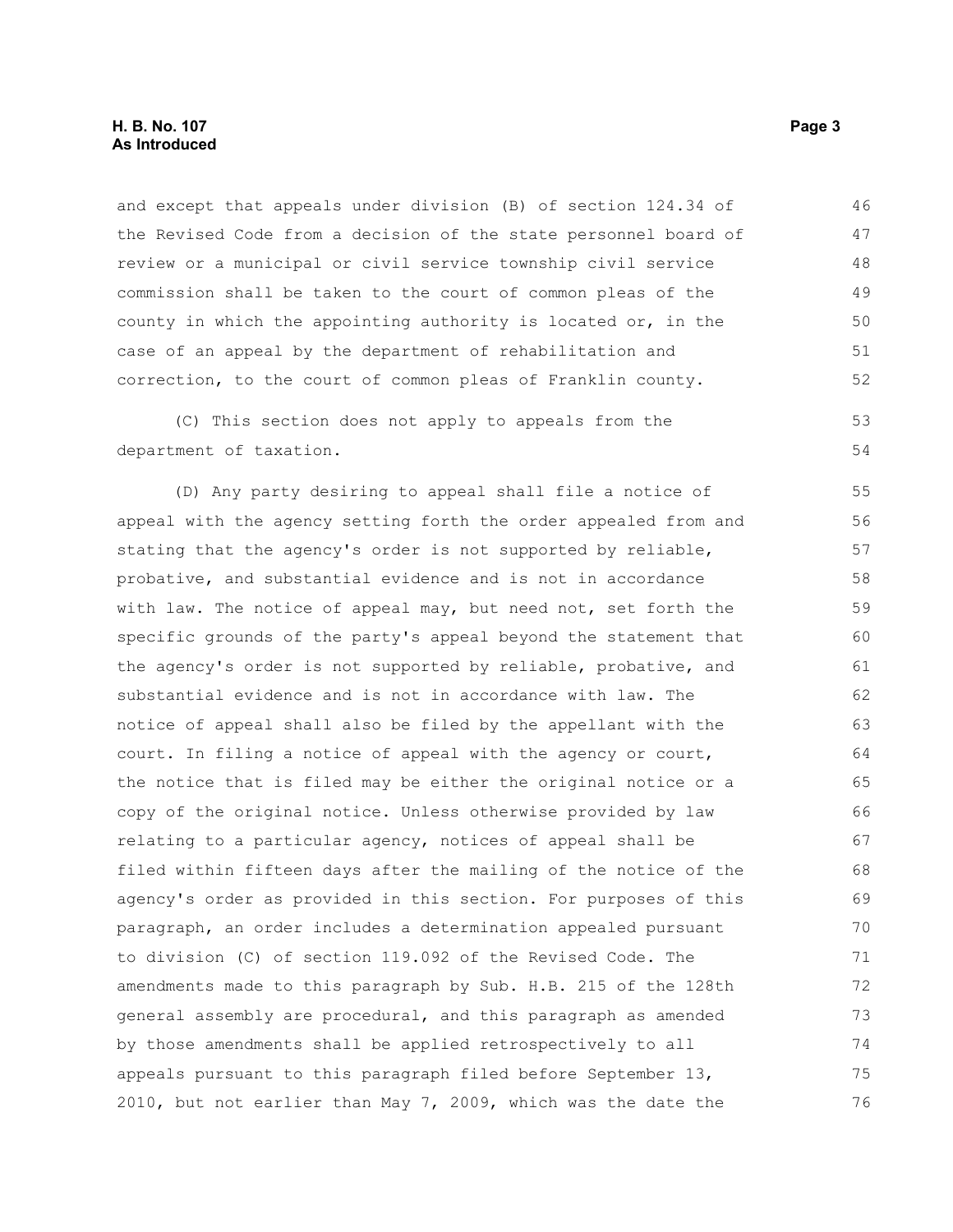supreme court of Ohio released its opinion and judgment in Medcorp, Inc. v. Ohio Dep't. of Job and Family Servs. (2009), 121 Ohio St.3d 622.

(E) The filing of a notice of appeal shall not automatically operate as a suspension of the order of an agency. If it appears to the court that an unusual hardship to the appellant will result from the execution of the agency's order pending determination of the appeal, the court may grant a suspension and fix its terms. If an appeal is taken from the judgment of the court and the court has previously granted a suspension of the agency's order as provided in this section, the suspension of the agency's order shall not be vacated and shall be given full force and effect until the matter is finally adjudicated. No renewal of a license or permit shall be denied by reason of the suspended order during the period of the appeal from the decision of the court of common pleas. In the case of an appeal from the Ohio casino control commission, the state medical board, or the state chiropractic board, the court may grant a suspension and fix its terms if it appears to the court that an unusual hardship to the appellant will result from the execution of the agency's order pending determination of the appeal and the health, safety, and welfare of the public will not be threatened by suspension of the order. This provision shall not be construed to limit the factors the court may consider in determining whether to suspend an order of any other agency pending determination of an appeal. 80 81 82 83 84 85 86 87 88 89 90 91 92 93 94 95 96 97 98 99 100 101 102

(F) The final order of adjudication may apply to any renewal of a license or permit which has been granted during the period of the appeal. 103 104 105

(G) Notwithstanding any other provision of this section,

77 78 79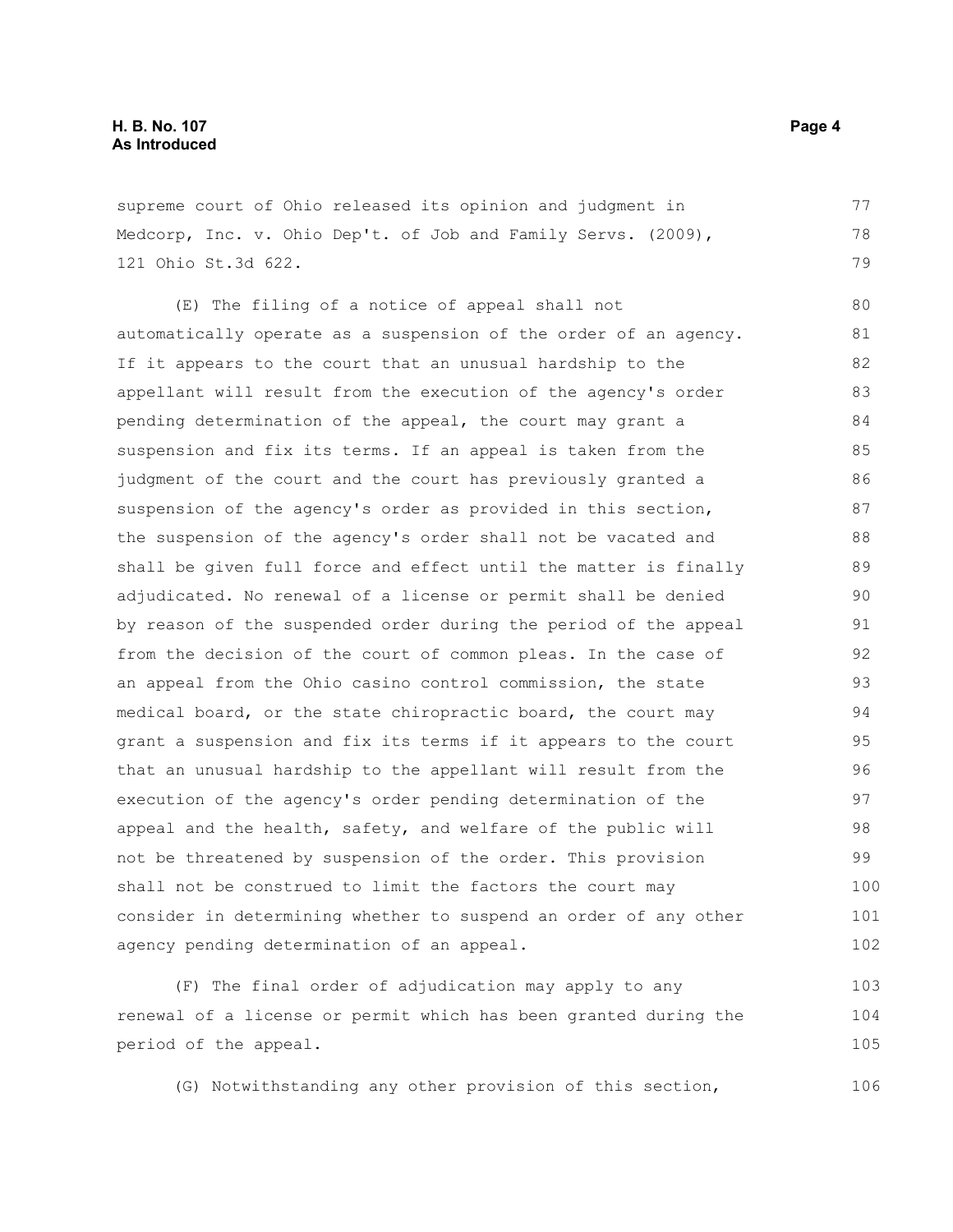#### **H. B. No. 107 Page 5 As Introduced**

any order issued by a court of common pleas or a court of appeals suspending the effect of an order of the liquor control commission issued pursuant to Chapter 4301. or 4303. of the Revised Code that suspends, revokes, or cancels a permit issued under Chapter 4303. of the Revised Code or that allows the payment of a forfeiture under section 4301.252 of the Revised Code shall terminate not more than six months after the date of the filing of the record of the liquor control commission with the clerk of the court of common pleas and shall not be extended. The court of common pleas, or the court of appeals on appeal, shall render a judgment in that matter within six months after the date of the filing of the record of the liquor control commission with the clerk of the court of common pleas. A court of appeals shall not issue an order suspending the effect of an order of the liquor control commission that extends beyond six months after the date on which the record of the liquor control commission is filed with a court of common pleas. 107 108 109 110 111 112 113 114 115 116 117 118 119 120 121 122 123

(H) Notwithstanding any other provision of this section, any order issued by a court of common pleas or a court of appeals suspending the effect of an order of the Ohio casino control commission issued under Chapter 3772. of the Revised Code that limits, conditions, restricts, suspends, revokes, denies, not renews, fines, or otherwise penalizes an applicant, licensee, or person excluded or ejected from a casino facility in accordance with section 3772.031 of the Revised Code shall terminate not more than six months after the date of the filing of the record of the Ohio casino control commission with the clerk of the court of common pleas and shall not be extended. The court of common pleas, or the court of appeals on appeal, shall render a judgment in that matter within six months after the date of the filing of the record of the Ohio casino control 124 125 126 127 128 129 130 131 132 133 134 135 136 137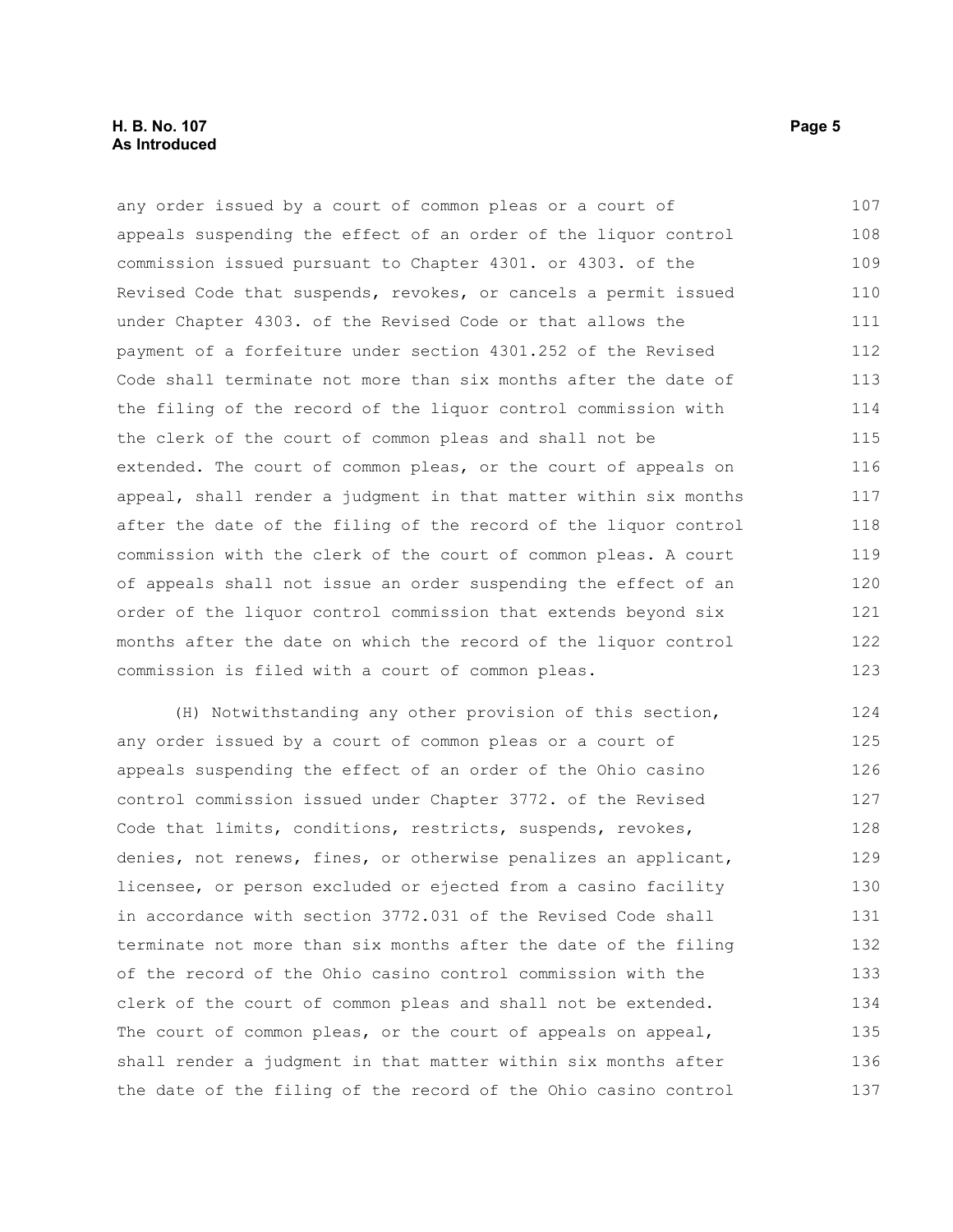commission with the clerk of the court of common pleas. A court of appeals shall not issue an order suspending the effect of an order of the Ohio casino control commission that extends beyond six months after the date on which the record of the Ohio casino control commission is filed with the clerk of a court of common pleas. 138 139 140 141 142 143

(I) Notwithstanding any other provision of this section, any order issued by a court of common pleas suspending the effect of an order of the state medical board or state chiropractic board that limits, revokes, suspends, places on probation, or refuses to register or reinstate a certificate issued by the board or reprimands the holder of the certificate shall terminate not more than fifteen months after the date of the filing of a notice of appeal in the court of common pleas, or upon the rendering of a final decision or order in the appeal by the court of common pleas, whichever occurs first. 144 145 146 147 148 149 150 151 152 153

 $(H)(J)$  Within thirty days after receipt of a notice of appeal from an order in any case in which a hearing is required by sections 119.01 to 119.13 of the Revised Code, the agency shall prepare and certify to the court a complete record of the proceedings in the case. Failure of the agency to comply within the time allowed, upon motion, shall cause the court to enter a finding in favor of the party adversely affected. Additional time, however, may be granted by the court, not to exceed thirty days, when it is shown that the agency has made substantial effort to comply. The record shall be prepared and transcribed, and the expense of it shall be taxed as a part of the costs on the appeal. The appellant shall provide security for costs satisfactory to the court of common pleas. Upon demand by any interested party, the agency shall furnish at the cost of the party requesting it a copy of the stenographic report of 154 155 156 157 158 159 160 161 162 163 164 165 166 167 168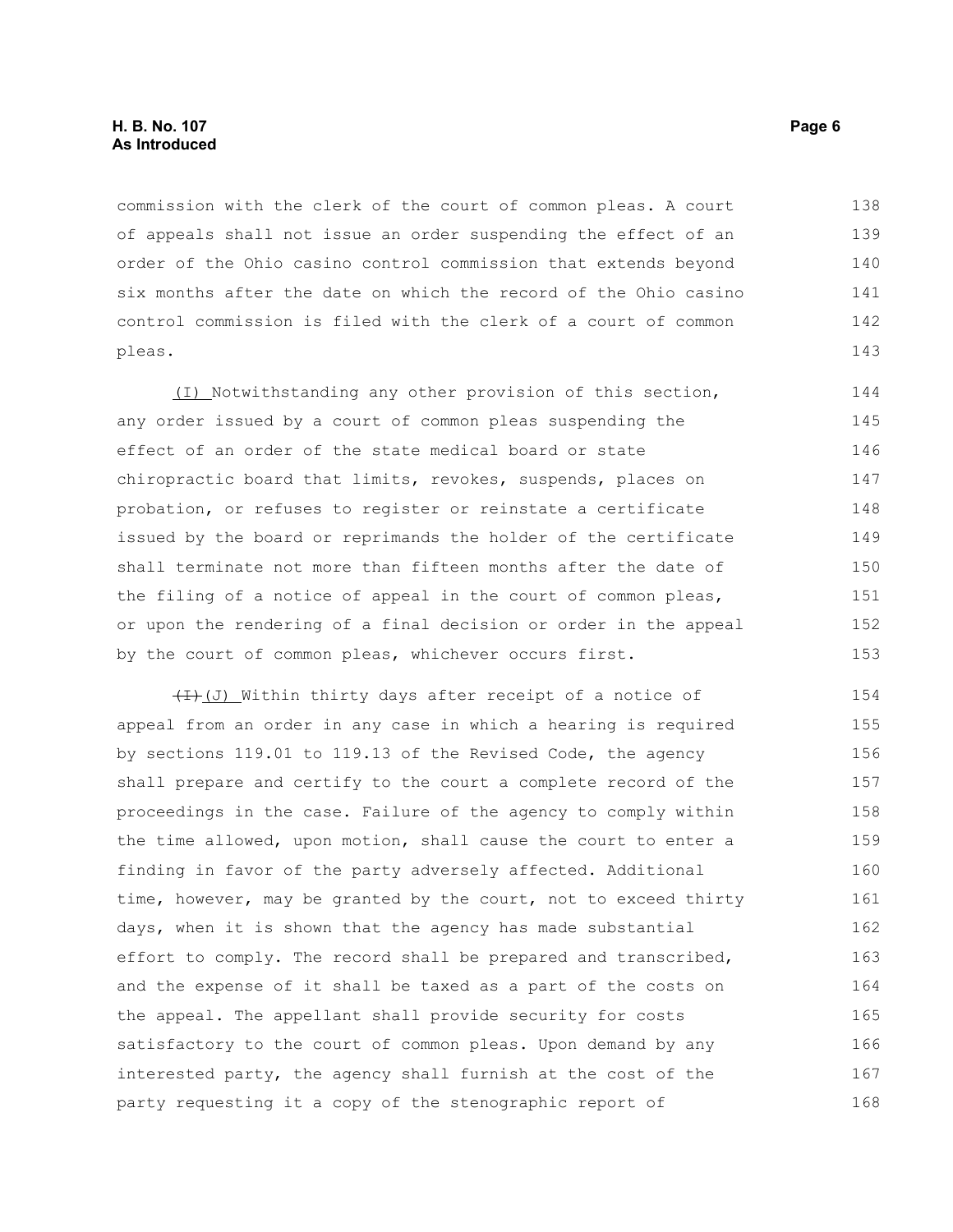#### **H. B. No. 107 Page 7 As Introduced**

testimony offered and evidence submitted at any hearing and a copy of the complete record. 169 170

 $\left(\overline{J}\right)$  (K) Notwithstanding any other provision of this section, any party desiring to appeal an order or decision of the state personnel board of review shall, at the time of filing a notice of appeal with the board, provide a security deposit in an amount and manner prescribed in rules that the board shall adopt in accordance with this chapter. In addition, the board is not required to prepare or transcribe the record of any of its proceedings unless the appellant has provided the deposit described above. The failure of the board to prepare or transcribe a record for an appellant who has not provided a security deposit shall not cause a court to enter a finding adverse to the board. 171 172 173 174 175 176 177 178 179 180 181 182

 $(H)$ (L) Unless otherwise provided by law, in the hearing of the appeal, the court is confined to the record as certified to it by the agency. Unless otherwise provided by law, the court may grant a request for the admission of additional evidence when satisfied that the additional evidence is newly discovered and could not with reasonable diligence have been ascertained prior to the hearing before the agency. 183 184 185 186 187 188 189

 $(H)$  (M) The court shall conduct a hearing on the appeal and shall give preference to all proceedings under sections 119.01 to 119.13 of the Revised Code, over all other civil cases, irrespective of the position of the proceedings on the calendar of the court. An appeal from an order of the state medical board issued pursuant to division (G) of either section 4730.25 or 4731.22 of the Revised Code, the state chiropractic board issued pursuant to section 4734.37 of the Revised Code, the liquor control commission issued pursuant to Chapter 4301. or 4303. of 190 191 192 193 194 195 196 197 198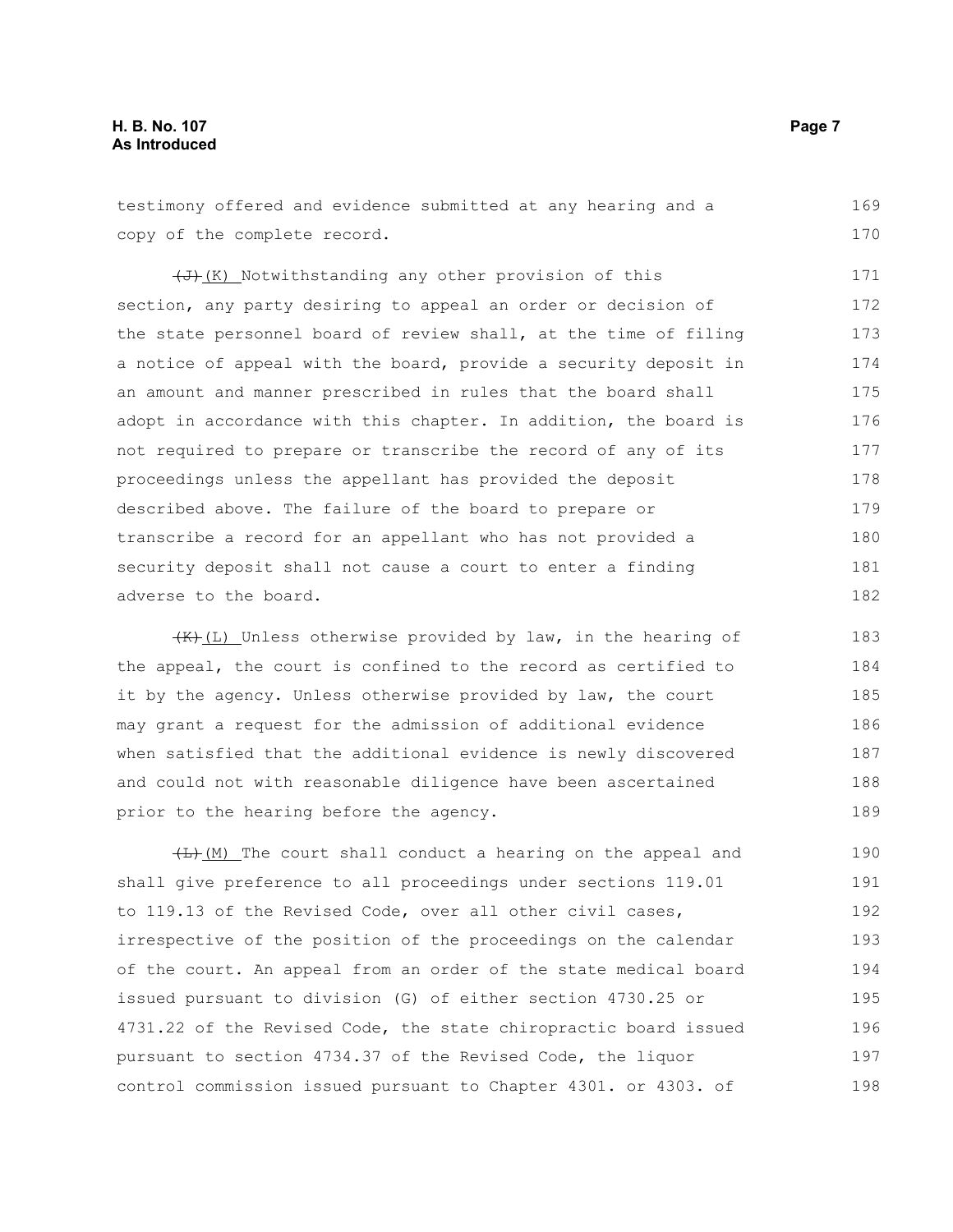#### **H. B. No. 107 Page 8 As Introduced**

the Revised Code, or the Ohio casino control commission issued pursuant to Chapter 3772. of the Revised Code shall be set down for hearing at the earliest possible time and takes precedence over all other actions. The hearing in the court of common pleas shall proceed as in the trial of a civil action, and the court shall determine the rights of the parties in accordance with the laws applicable to a civil action. At the hearing, counsel may be heard on oral argument, briefs may be submitted, and evidence may be introduced if the court has granted a request for the presentation of additional evidence. 199 200 201 202 203 204 205 206 207 208

 $\left(\frac{M}{M}\right)$  (N) The court may affirm the order of the agency complained of in the appeal if it finds, upon consideration of the entire record and any additional evidence the court has admitted, that the order is supported by reliable, probative, and substantial evidence and is in accordance with law. In the absence of this finding, it may reverse, vacate, or modify the order or make such other ruling as is supported by reliable, probative, and substantial evidence and is in accordance with law. The court shall award compensation for fees in accordance with section 2335.39 of the Revised Code to a prevailing party, other than an agency, in an appeal filed pursuant to this section. 210 216

 $(H)$  (O) The judgment of the court shall be final and conclusive unless reversed, vacated, or modified on appeal. These appeals may be taken either by the party or the agency, shall proceed as in the case of appeals in civil actions, and shall be pursuant to the Rules of Appellate Procedure and, to the extent not in conflict with those rules, Chapter 2505. of the Revised Code. An appeal by the agency shall be taken on questions of law relating to the constitutionality, construction, or interpretation of statutes and rules of the 221 222 223 224 225 226 227 228 229

209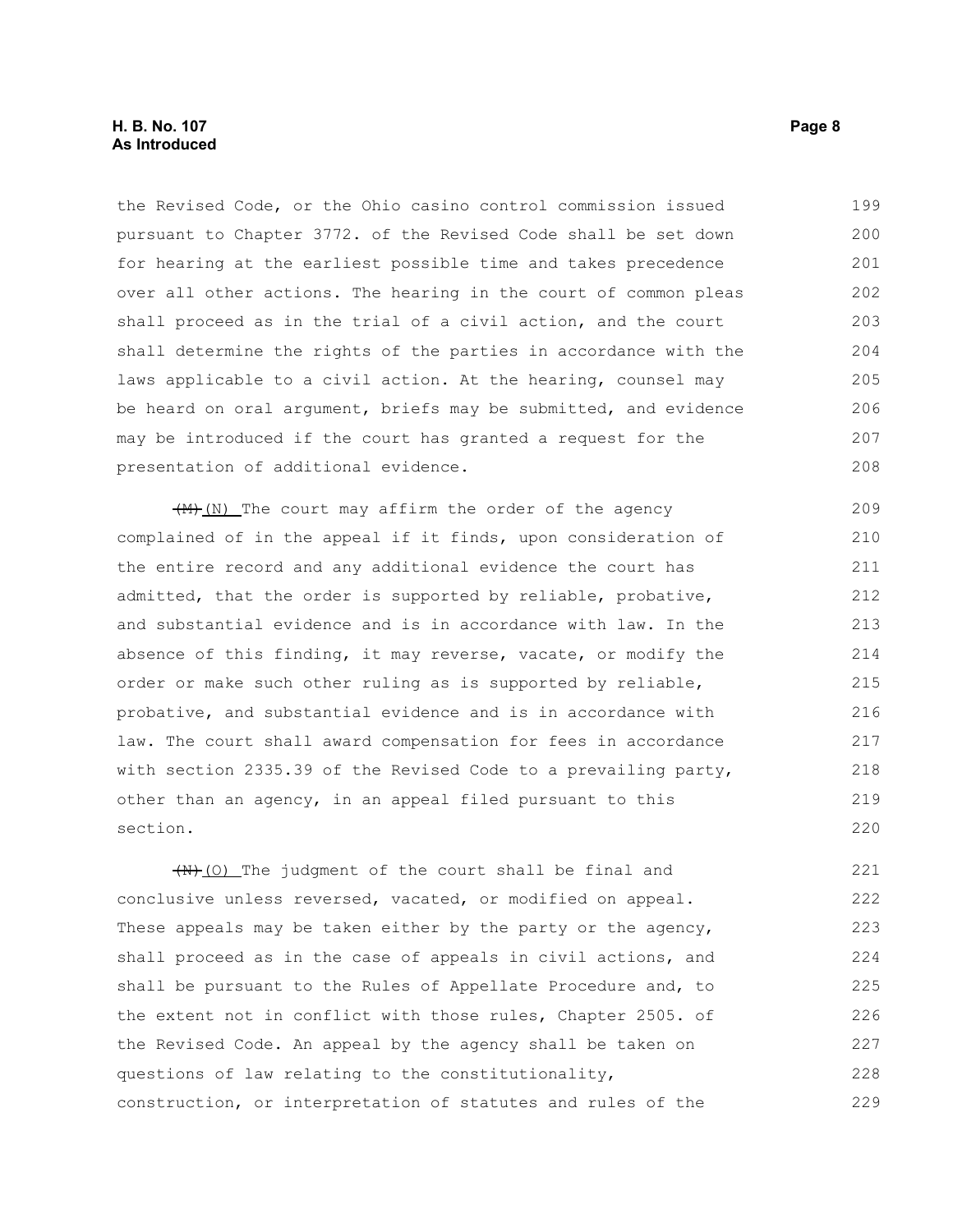agency, and, in the appeal, the court may also review and determine the correctness of the judgment of the court of common pleas that the order of the agency is not supported by any reliable, probative, and substantial evidence in the entire record. 230 231 232 233 234

The court shall certify its judgment to the agency or take any other action necessary to give its judgment effect.

**Sec. 121.084.** (A) All moneys collected under sections 3783.05, 3791.07, 4104.07, 4104.18, 4104.44, 4105.17, 4105.20, 4169.03, and 5104.051, and Chapter 4785. of the Revised Code, and any other moneys collected by the division of industrial compliance shall be paid into the state treasury to the credit of the industrial compliance operating fund, which is hereby created. The department of commerce shall use the moneys in the fund for paying the operating expenses of the division and the administrative assessment described in division (B) of this section. 237 238 239 240 241 242 243 244 245 246

(B) The director of commerce, with the approval of the director of budget and management, shall prescribe procedures for assessing the industrial compliance operating fund a proportionate share of the administrative costs of the department of commerce. The assessment shall be made in accordance with those procedures and be paid from the industrial compliance operating fund to the division of administration fund created in section 121.08 of the Revised Code. 247 248 249 250 251 252 253 254

**Sec. 4105.01.** As used in this chapter:

(A) "Elevator" means a hoisting and lowering apparatus equipped with a car, cage, or platform which moves on or between permanent rails or guides and serves two or more fixed landings 256 257 258

235 236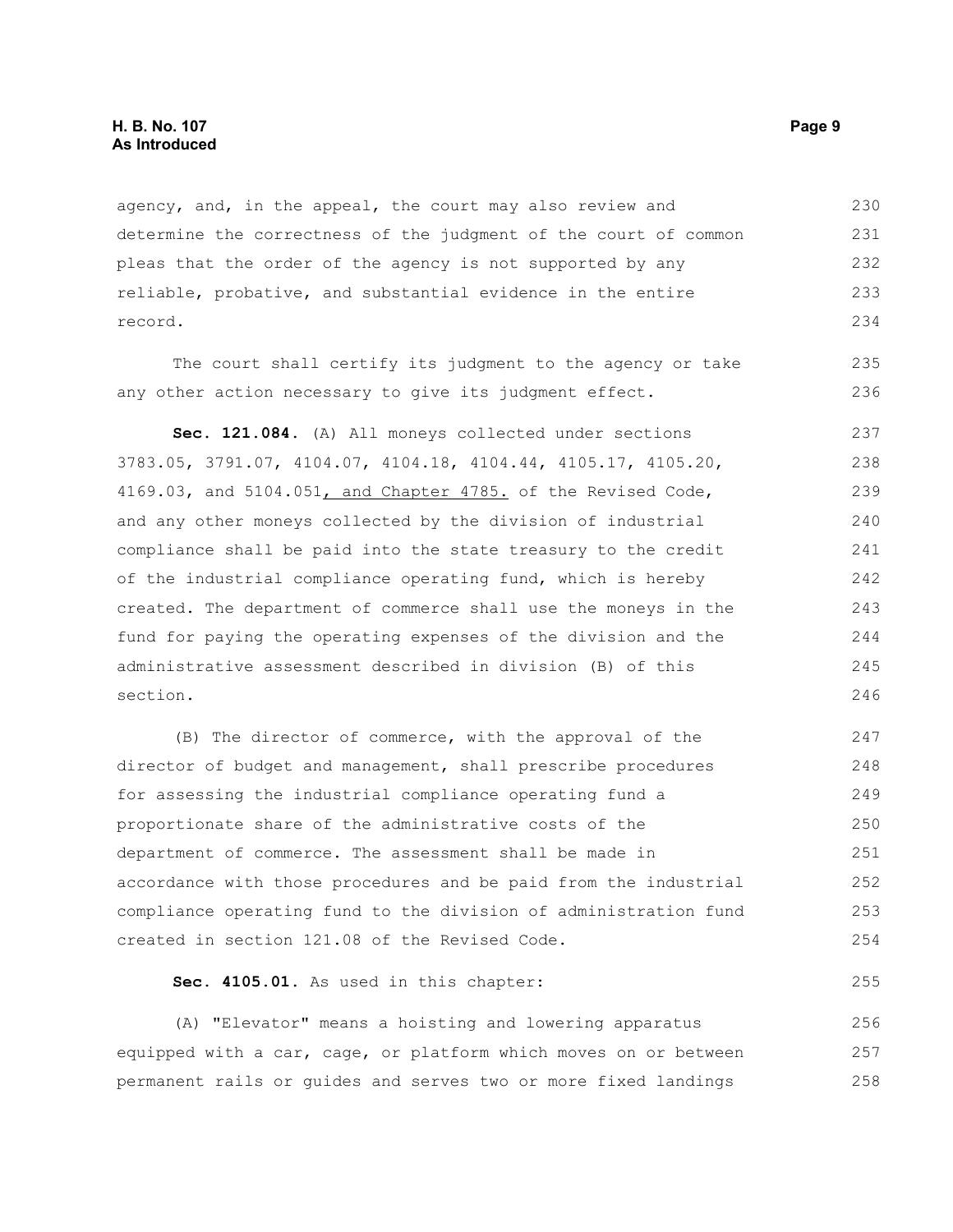#### **H. B. No. 107 Page 10 As Introduced**

in a building or structure to which section 3781.06 of the Revised Code applies or in a private residence. "Elevator" includes dumb-waiters other than hand-powered dumb-waiters, escalators, manlifts, moving walks, of the endless belt type, other lifting or lowering apparatus permanently installed on or between rails or guides, and all equipment, machinery, and construction related to any elevator; but does not include construction hoists and other similar temporary lifting or lowering apparatuses, ski lifts, chairlifts installed in a private residence, a lifting device installed in a showroom for demonstration purposes only, traveling, portable amusement rides or devices that are not affixed to a permanent foundation, or nonportable amusement rides or devices that are affixed to a permanent foundation. (B) "Passenger elevator" means an elevator that is designed to carry persons to its contract capacity. (C) "Freight elevator" means an elevator normally used for carrying freight and on which only the operator and employees in the pursuit of their duties, by the permission of the employer, are allowed to ride. (D) "Gravity elevator" means an elevator utilizing gravity to move. (E) "General inspector" means a state inspector examined and hired to inspect elevators and lifting apparatus for that state. (F) "Special inspector" means an inspector examined and commissioned by the superintendent of industrial compliance to inspect elevators and lifting apparatus in the state. 259 260 261 262 263 264 265 266 267 268 269 270 271 272 273 274 275 276 277 278 279 280 281 282 283 284 285 286

(G) "Inspector" means either a general or special 287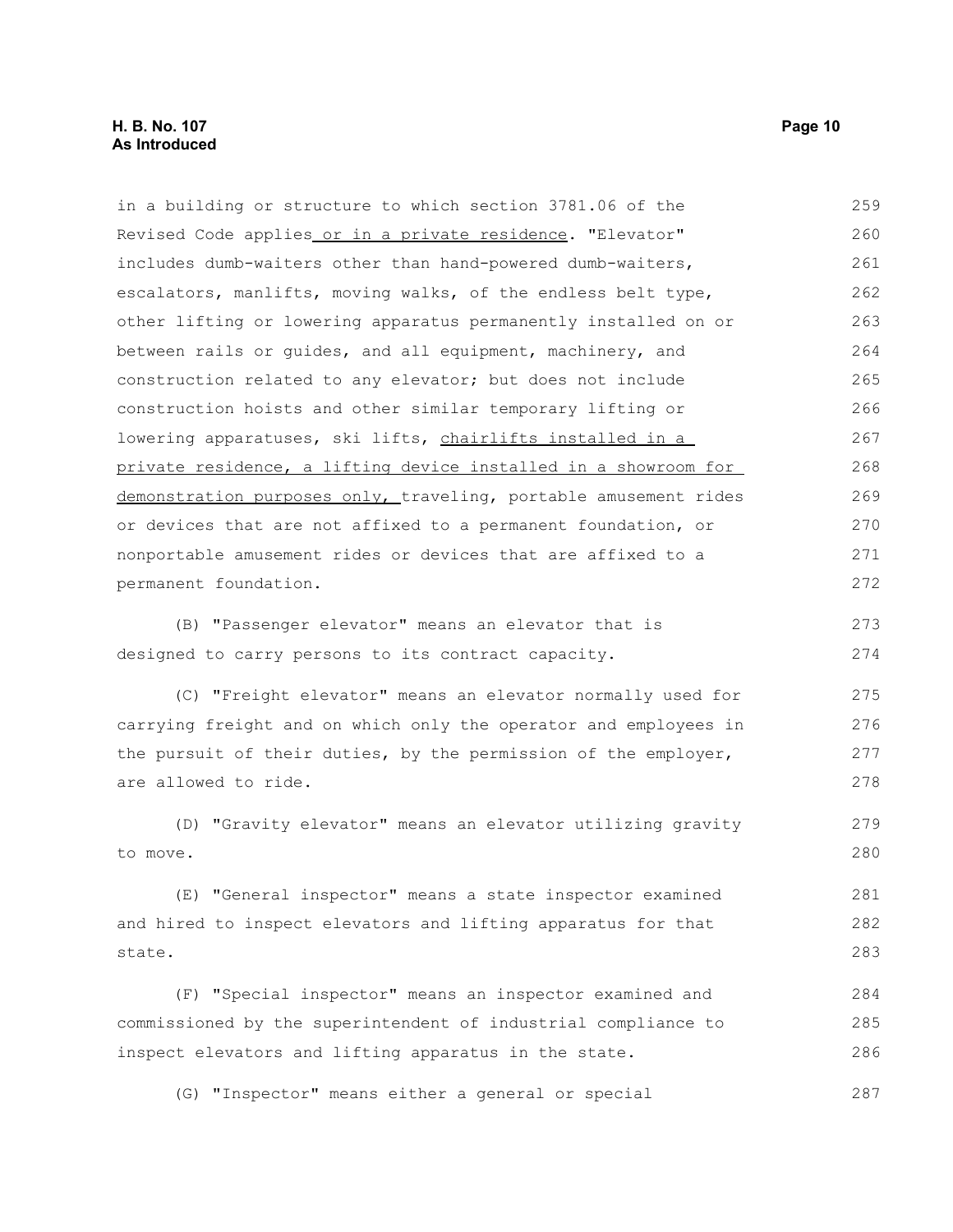| inspector.                                                                                 | 288 |
|--------------------------------------------------------------------------------------------|-----|
| (H) "Private residence" has the same meaning as in section                                 | 289 |
| 4785.01 of the Revised Code.                                                               | 290 |
| Sec. 4105.10. (A) Except as provided in division (B) of                                    | 291 |
| this section, elevators shall be inspected in accordance with                              | 292 |
| the following:                                                                             | 293 |
| (1) Every passenger elevator, escalator, moving walk, and                                  | 294 |
| freight elevator, including gravity elevators, shall be                                    | 295 |
| inspected twice every twelve months.                                                       | 296 |
| $\overline{(B) - (2)}$ Power dumb-waiters, hoists, and other lifting or                    | 297 |
| lowering apparatus, not designed to carry persons, permanently                             | 298 |
| installed, either on or between rails or guides, shall be                                  | 299 |
| inspected at least once every twelve months.                                               | 300 |
| $\left(\frac{1}{2} - \frac{1}{2}\right)$ The board of building standards may designate, by | 301 |
| rule, classifications of passenger elevators with a capacity of                            | 302 |
| seven hundred fifty pounds or less that shall be inspected once                            | 303 |
| every twelve months.                                                                       | 304 |
| (B) Division (A) of this section does not apply to an                                      | 305 |
| <u>elevator installed in a private residence.</u>                                          | 306 |
| Sec. 4105.30. (A) It shall be the responsibility of the                                    | 307 |
| <u>owner of all conveyances to have an elevator contractor licensed</u>                    | 308 |
| under Chapter 4785. of the Revised Code ensure that the required                           | 309 |
| tests are performed at intervals in compliance with the ASME                               | 310 |
| A17.1/CSA B44 Appendix N, ASME A18.1, and ASCE 21. All tests                               | 311 |
| shall be performed by an elevator mechanic licensed under                                  | 312 |
| Chapter 4785. of the Revised Code.                                                         | 313 |
| (B) As used in this section, "ASME A17.1," "ASME A18.1,"                                   | 314 |
| "ASCE 21," and "conveyance" have the same meanings as in section                           | 315 |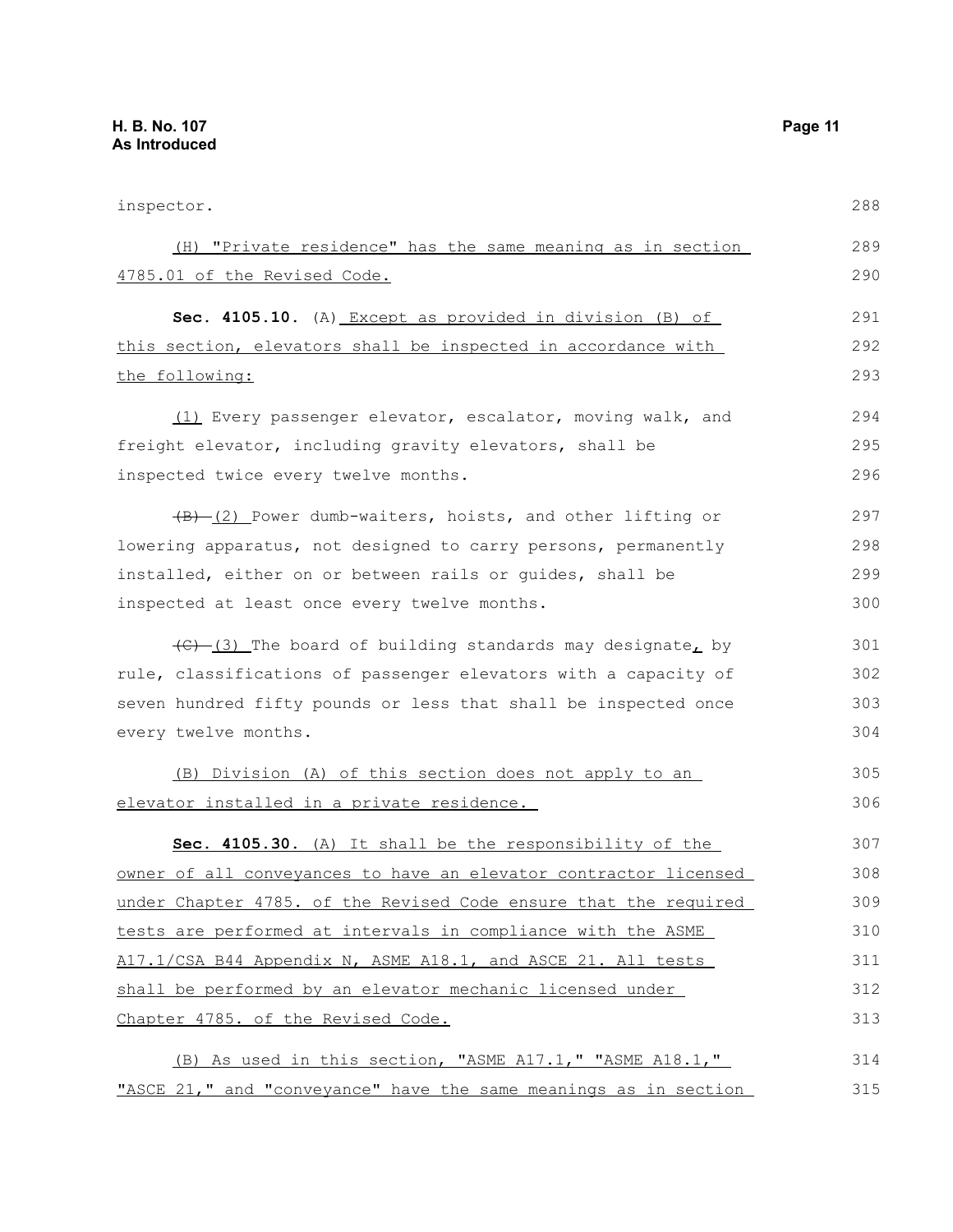| 4785.01 of the Revised Code.                                           | 316 |
|------------------------------------------------------------------------|-----|
| Sec. 4785.01. (A) As used in this chapter:                             | 317 |
| (1) "Automated people mover" means an installation as                  | 318 |
| <u>defined in the automated people mover standards.</u>                | 319 |
| (2) "Automated people mover standards" means the standards             | 320 |
| adopted by the American society of civil engineers commonly            | 321 |
| referred to as ASCE 21.                                                | 322 |
| (3) "Belt manlifts safety standards" means the safety                  | 323 |
| standards adopted by the American society of mechanical                | 324 |
| <u>engineers commonly referred to as ASME A90.1.</u>                   | 325 |
| (4) "Board" means the elevator safety review board, which              | 326 |
| is within the board of building standards and under the                | 327 |
| department of commerce.                                                | 328 |
| (5) "Business entity" includes a sole proprietorship,                  | 329 |
| partnership, and corporation.                                          | 330 |
| (6) "Cableways, cranes, derricks, hoists, hooks, jacks,                | 331 |
| <u>and slings safety standards" means the safety standards adopted</u> | 332 |
| <u>by the American society of mechanical engineers commonly </u>       | 333 |
| referred to as ASME B30.                                               | 334 |
| (7) "Conveyance" means any means of transportation subject             | 335 |
| to the jurisdiction of this chapter, as described in division          | 336 |
| (A) of section 4785.02 of the Revised Code.                            | 337 |
| (8) "Conveyance services" means erecting, constructing,                | 338 |
| installing, altering, servicing, repairing, dismantling,               | 339 |
| removing, or maintaining a conveyance.                                 | 340 |
| (9) "Conveyors, cableways, and related equipment safety                | 341 |
| code" means the safety code adopted by the American society of         | 342 |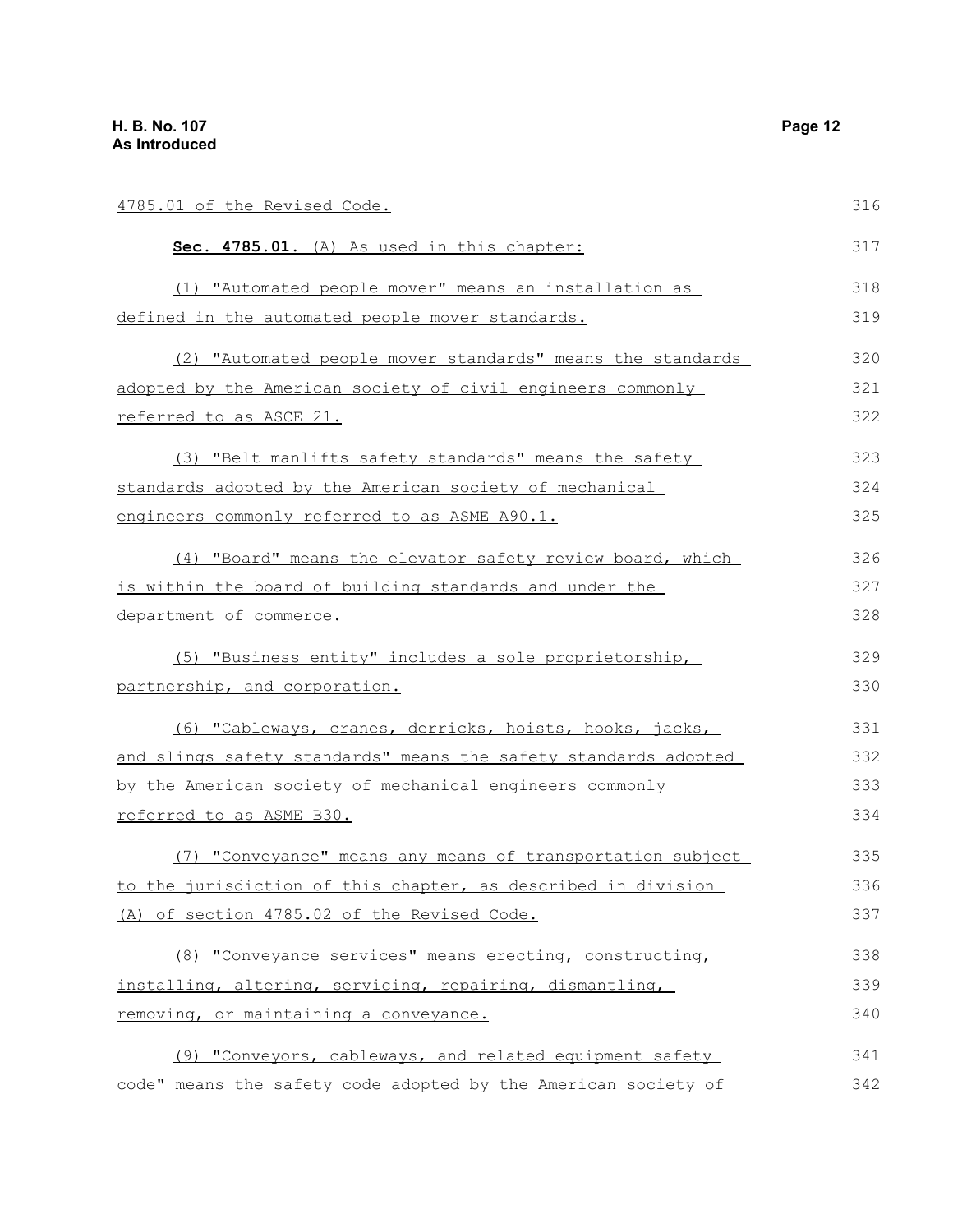| mechanical engineers commonly referred to as ASME B20.1.       | 343 |
|----------------------------------------------------------------|-----|
| (10) "Division" means the division of industrial               | 344 |
| compliance located within the department of commerce.          | 345 |
| (11) "Elevator" means a conveyance defined as an elevator      | 346 |
| in the elevators and escalators safety code and the platform   | 347 |
| lifts and stairway chairlifts safety standards.                | 348 |
| (12) "Elevator contractor" means any business entity that      | 349 |
| has been issued an elevator contractor's license under this    | 350 |
| chapter and that is engaged in the business of providing       | 351 |
| conveyance services.                                           | 352 |
| (13) "Elevator mechanic" means any individual who has been     | 353 |
| issued an elevator mechanic's license under this chapter.      | 354 |
| (14) "Elevator mechanic's license" means a license issued      | 355 |
| by the division authorizing the holder to provide conveyance   | 356 |
| services and perform electrical work on conveyances.           | 357 |
| (15) "Elevators and escalators safety code" means the          | 358 |
| safety code adopted by the American society of mechanical      | 359 |
| engineers commonly referred to as ASME A17.1/CSA B44.          | 360 |
| (16) "Escalator" means a conveyance defined as an              | 361 |
| escalator in the elevators and escalators safety code.         | 362 |
| "Material alteration" means an alteration, as defined<br>(17)  | 363 |
| in the standards related to the item altered.                  | 364 |
| (18) "Material hoists safety requirements" means the           | 365 |
| safety requirements adopted by the American national standards | 366 |
| institute commonly referred to as ANSI/ASSP A10.5.             | 367 |
| (19) "Moving walk" means a moving walk as defined in the       | 368 |
| elevators and escalators safety code.                          | 369 |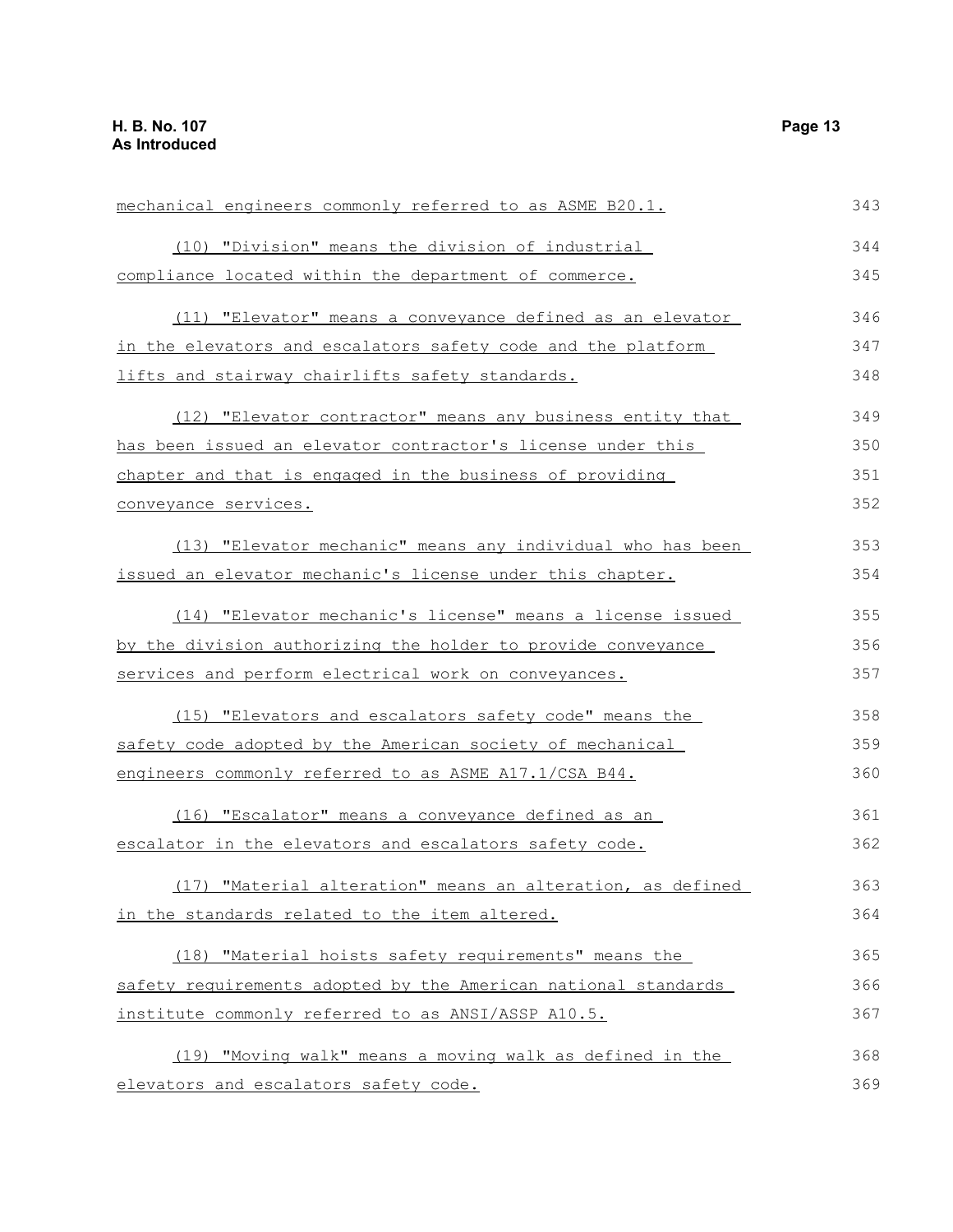| (20) "Platform lifts and stairway chairlifts safety              | 370 |
|------------------------------------------------------------------|-----|
| standards" means the safety standard adopted by the American     | 371 |
| society of mechanical engineers commonly referred to as ASME     | 372 |
| A18.1.                                                           | 373 |
| (21) "Powered industrial trucks safety standards" means          | 374 |
| the safety standards adopted by the American national standards  | 375 |
| institute commonly referred to as ANSI/ITSDF B56.                | 376 |
| (22) "Powered platforms for building maintenance safety          | 377 |
| standards" means the standards adopted by the American society   | 378 |
| of mechanical engineers commonly referred to as ASME 120.1.      | 379 |
| (23) "Private residence" means a distinct building or a          | 380 |
| unit in a multiple dwelling building that is occupied by members | 381 |
| of a single-family unit.                                         | 382 |
| (24) "Repair" means a repair as defined in the appropriate       | 383 |
| reference standard that does not require a permit.               | 384 |
| (25) "Superintendent" means the superintendent of                | 385 |
| industrial compliance.                                           | 386 |
| (26) "Vehicle-mounted elevating and rotating work                | 387 |
| platforms standards" means the standards adopted by the American | 388 |
| national standards institute and commonly referred to as         | 389 |
| ANSI/SAIA A92.                                                   | 390 |
| (B) For any term found in this chapter that is not defined       | 391 |
| in this section, the corresponding definition found in the       | 392 |
| appropriate standard shall be used.                              | 393 |
| (C) If a standard referenced in this chapter is replaced         | 394 |
| by a successor standard, then that successor shall be referenced | 395 |
| for purposes of interpreting this chapter.                       | 396 |
| Sec. 4785.02. (A) This chapter shall be used to requlate         | 397 |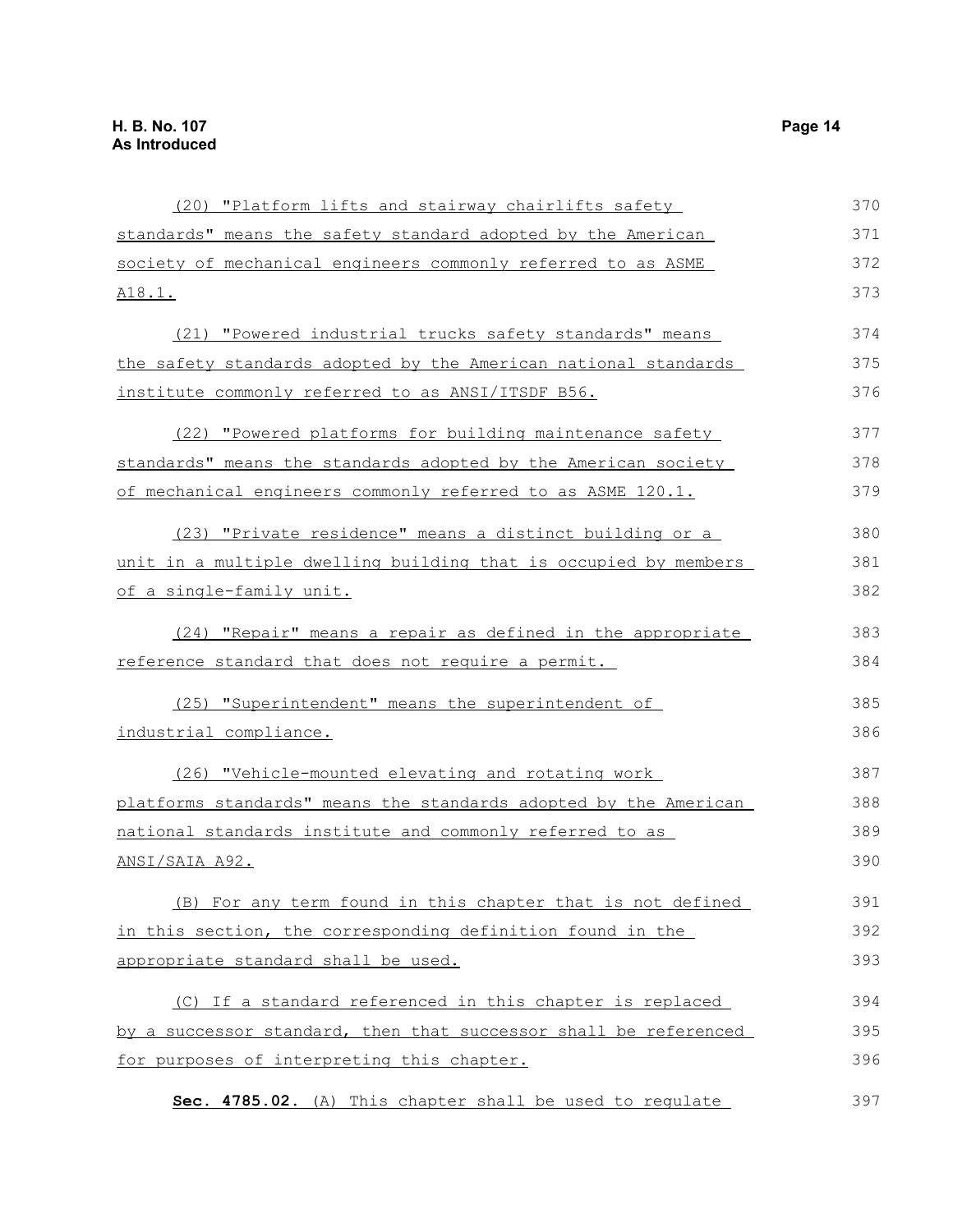| the individuals and entities performing construction, testing,  | 398 |
|-----------------------------------------------------------------|-----|
| maintenance, alteration, and repair of the following equipment, | 399 |
| associated parts, and hoistways:                                | 400 |
| (1) Hoisting and lowering mechanisms equipped with a car        | 401 |
| or platform that moves between two or more landings, including  | 402 |
| both of the following:                                          | 403 |
| (a) Elevators;                                                  | 404 |
| (b) Platform lifts.                                             | 405 |
| (2) Power-driven stairways and walkways for carrying            | 406 |
| persons between landings, including both of the following:      | 407 |
| (a) Escalators;                                                 | 408 |
| (b) Moving walks.                                               | 409 |
| (3) Hoisting and lowering mechanisms equipped with a car        | 410 |
| that serves two or more landings and is restricted to the       | 411 |
| carrying of material by its limited size or limited access to   | 412 |
| the car, including both of the following:                       | 413 |
| (a) Dumbwaiters;                                                | 414 |
| (b) Material lifts and dumbwaiters with automatic transfer      | 415 |
| devices.                                                        | 416 |
| (4) Automatic guided transit vehicles on guideways with an      | 417 |
| exclusive right-of-way, including automated people movers.      | 418 |
| (B) This chapter shall not be used to regulate any of the       | 419 |
| following:                                                      | 420 |
| (1) Material hoists within the scope of the material            | 421 |
| hoists safety requirements;                                     | 422 |
| (2) Manlifts within the scope of the belt manlifts safety       | 423 |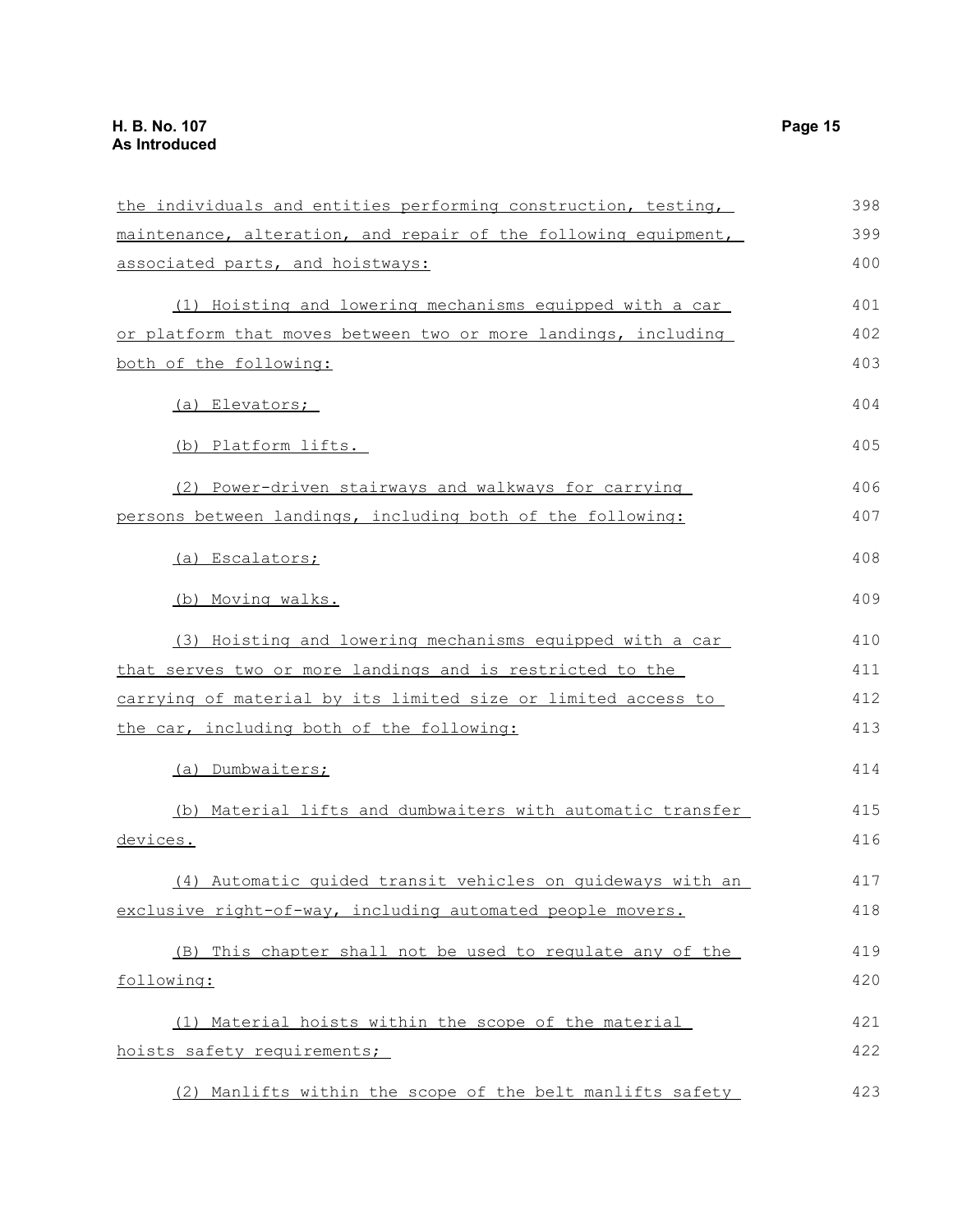| standards;                                                      | 424 |
|-----------------------------------------------------------------|-----|
| (3) Mobile scaffolds, towers, and platforms within the          | 425 |
| scope of the vehicle-mounted elevating and rotating work        | 426 |
| platforms standards;                                            | 427 |
| (4) Powered platforms and equipment for exterior and            | 428 |
| interior maintenance within the scope of the powered platforms  | 429 |
| for building maintenance safety standards;                      | 430 |
| (5) Conveyors and related equipment within the scope of         | 431 |
| the conveyors, cableways, and related equipment safety code;    | 432 |
| (6) Cranes, derricks, hoists, hooks, jacks, and slings          | 433 |
| within the scope of cableways, cranes, derricks, hoists, hooks, | 434 |
| jacks, and slings safety standards;                             | 435 |
| (7) Industrial trucks within the scope of the powered           | 436 |
| industrial trucks safety standards;                             | 437 |
| (8) Portable equipment, except for portable escalators          | 438 |
| which are covered by the elevators and escalators safety code;  | 439 |
| (9) Tiering or piling machines used to move materials to        | 440 |
| and from storage located and operating entirely within one      | 441 |
| story;                                                          | 442 |
| (10) Equipment for feeding or positioning materials at          | 443 |
| machine tools, printing presses, and similar machines;          | 444 |
| (11) Skip or furnace hoists;                                    | 445 |
| (12) Wharf ramps;                                               | 446 |
| (13) Railroad car lifts or dumpers;                             | 447 |
| (14) Line jacks, false cars, shafters, moving platforms,        | 448 |
| and similar equipment used for installing an elevator by a      | 449 |
| contractor licensed in this state;                              | 450 |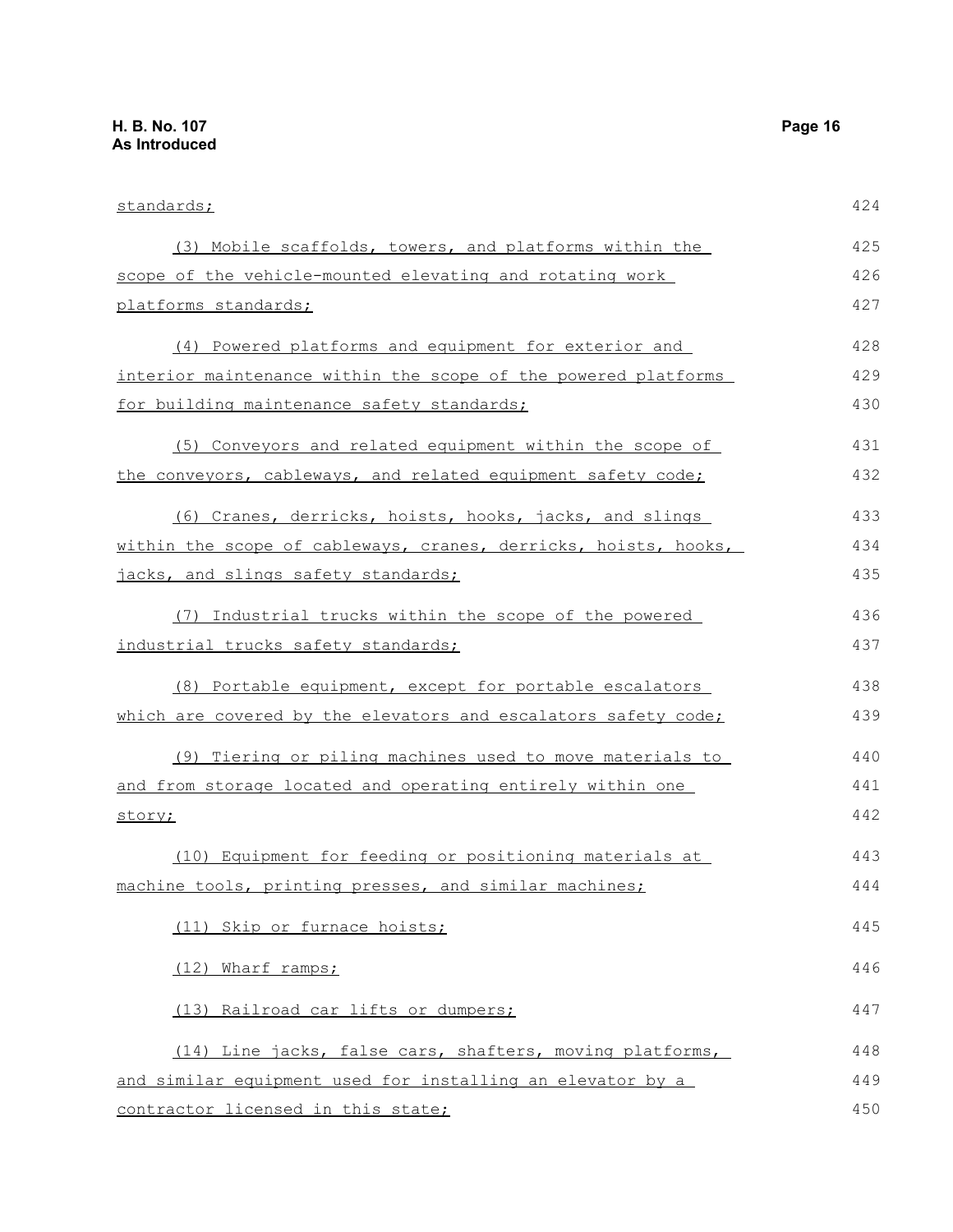479

| (15) Chairlifts;                                                 | 451 |
|------------------------------------------------------------------|-----|
| (16) Any conveyance installed in a showroom that is for          | 452 |
| demonstration purposes only.                                     | 453 |
| Sec. 4785.021. The general assembly's intent in amending         | 454 |
| sections 119.12, 121.084, 4105.01, 4105.10, and 4105.15 of the   | 455 |
| Revised Code and in enacting sections 4105.101 and 4105.30 and   | 456 |
| Chapter 4785. of the Revised Code is to provide for the safety   | 457 |
| of installers, maintainers, and users of elevators and other     | 458 |
| conveyances, as well as to promote public safety awareness       | 459 |
| regarding the same. The use of unsafe and defective lifting      | 460 |
| devices imposes a substantial probability of serious and         | 461 |
| preventable injury to employees and the public. The prevention   | 462 |
| of these injuries and protection of employees and the public     | 463 |
| from unsafe conditions is in the best interest of the people of  | 464 |
| this state. Elevator personnel performing work covered by this   | 465 |
| act shall, by documented training, experience, or both, be       | 466 |
| <u>familiar with the operation and safety functions of the </u>  | 467 |
| components and equipment. Training and experience shall          | 468 |
| guarantee the ability to recognize the safety hazards and        | 469 |
| perform the procedures to which they are assigned in conformance | 470 |
| with the requirements of sections 4105.10 and 4105.15 of the     | 471 |
| Revised Code, as amended by this act, and Chapter 4785. of the   | 472 |
| Revised Code, as enacted by this act. These sections shall be    | 473 |
| considered the minimum standard for elevator and conveyance      | 474 |
| personnel.                                                       | 475 |
| Sec. 4785.03. (A) Except as provided in divisions (C) and        | 476 |
| (D) of this section, no individual shall provide conveyance      | 477 |
| services in buildings or structures unless that individual is a  | 478 |

(1) The elevator mechanic is working for a licensed 480

licensed elevator mechanic and one of the following applies: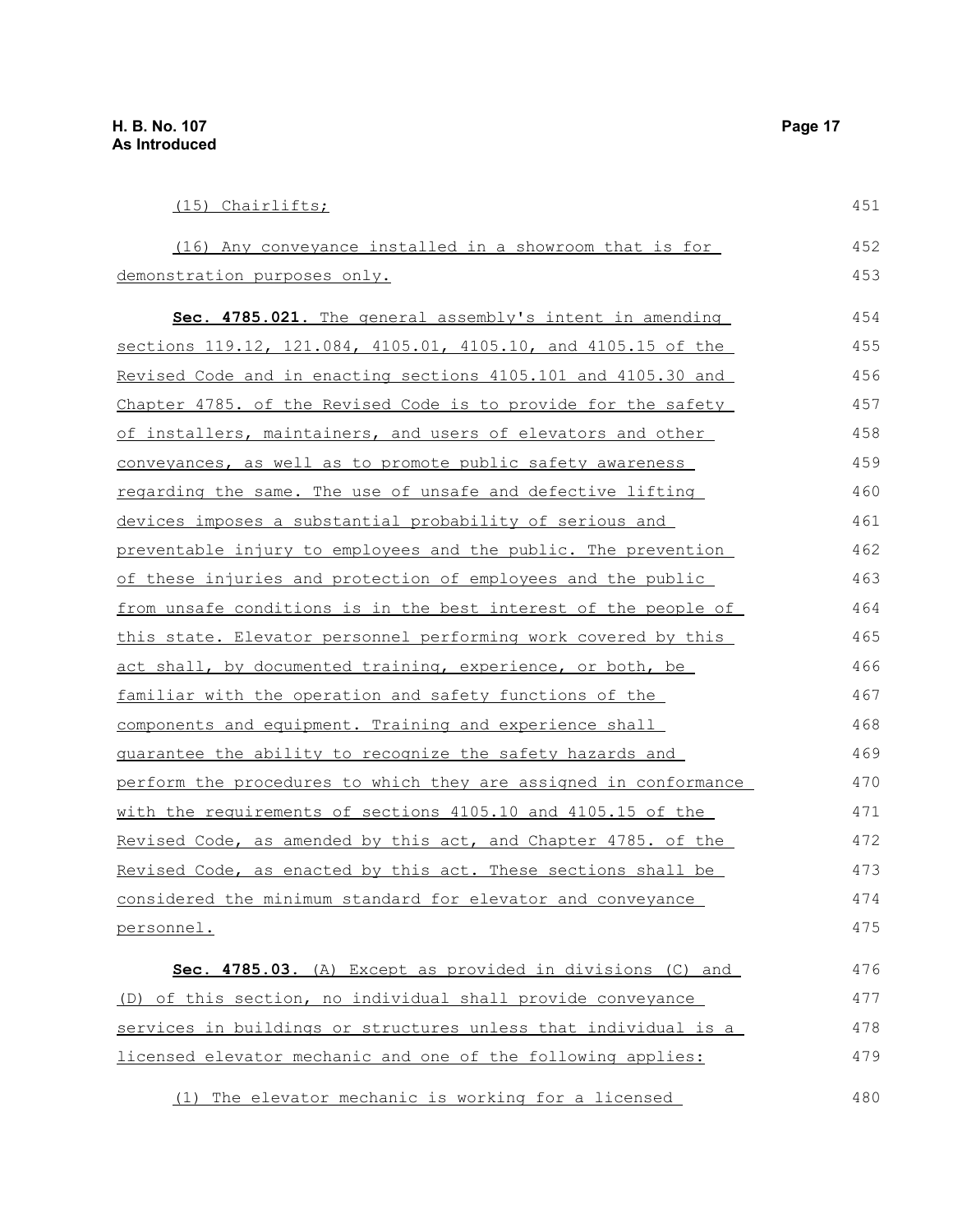| <u>elevator contractor.</u>                                     | 481 |
|-----------------------------------------------------------------|-----|
| (2) The elevator mechanic is a sole proprietor who holds        | 482 |
| <u>an elevator contractor's license.</u>                        | 483 |
| (3) The elevator mechanic is a member of a partnership          | 484 |
| <u>that holds an elevator contractor's license.</u>             | 485 |
| (B) (1) No individual shall wire any conveyance, from the       | 486 |
| mainline feeder terminals on the controller, unless that        | 487 |
| individual is a licensed elevator mechanic and one of the       | 488 |
| following applies:                                              | 489 |
| (a) The elevator mechanic is working for a licensed             | 490 |
| elevator contractor.                                            | 491 |
| (b) The elevator mechanic is a sole proprietor who holds        | 492 |
| <u>an elevator contractor's license.</u>                        | 493 |
| (c) The elevator mechanic is a member of a partnership          | 494 |
| that holds an elevator contractor's license.                    | 495 |
| (2) No other license shall be required to wire a                | 496 |
| conveyance.                                                     | 497 |
| (C) An individual or business entity providing conveyance       | 498 |
| services, including wiring a conveyance, exclusively in private | 499 |
| residences shall not be required to obtain a license under this | 500 |
| <u>chapter.</u>                                                 | 501 |
| (D) (1) Except as provided in division (D) (2) of this          | 502 |
| section, an individual or business entity shall not dismantle a | 503 |
| conveyance unless licensed under this chapter.                  | 504 |
| (2) Division (D) (1) of this section does not apply to a        | 505 |
| conveyance that is to be destroyed as a result of a complete    | 506 |
| demolition of a secured building or structure or where the      | 507 |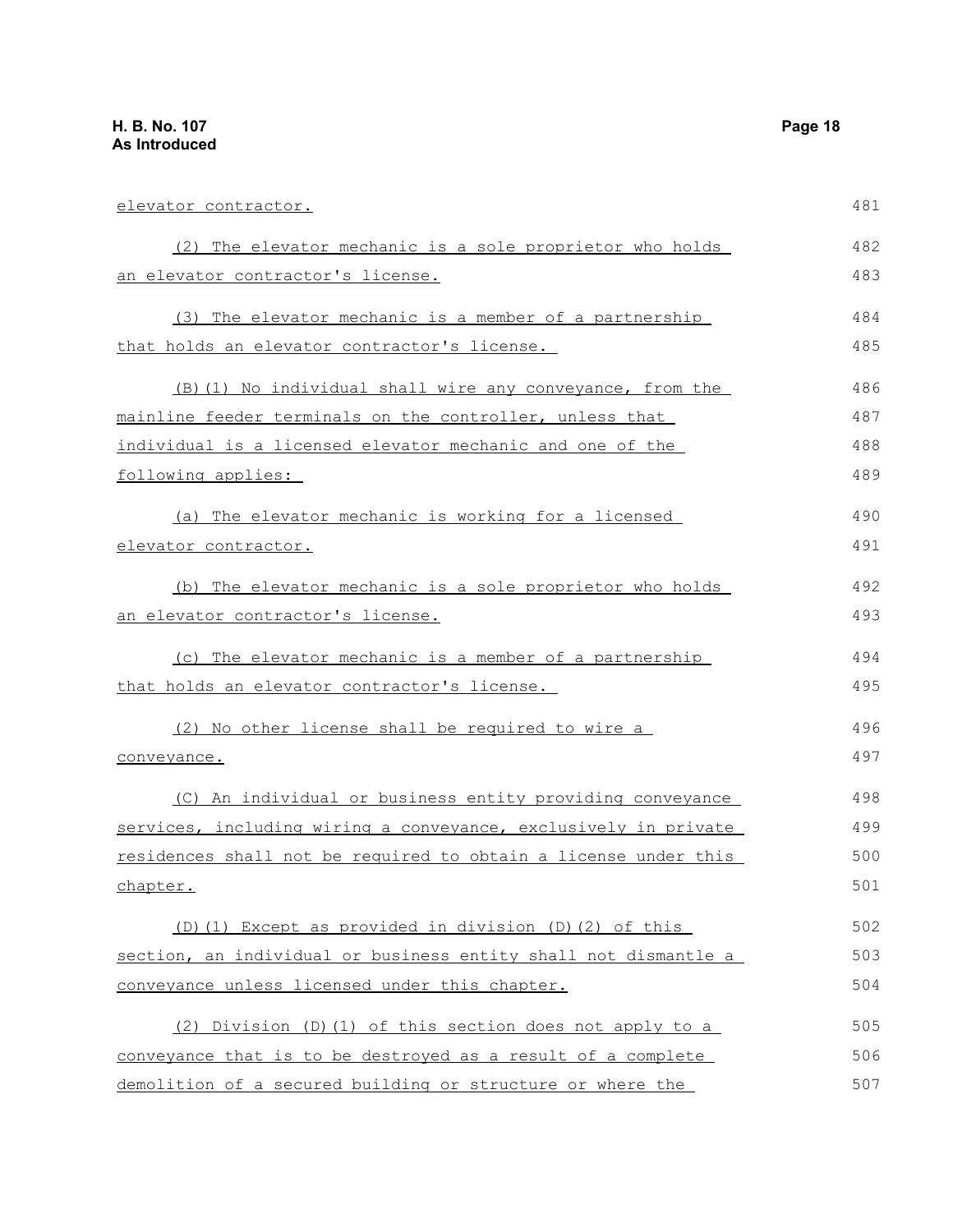| hoistway or wellway is demolished back to the basic support      | 508 |
|------------------------------------------------------------------|-----|
| structure and where no access is permitted therein.              | 509 |
| Sec. 4785.04. (A) Any business entity wishing to provide         | 510 |
| conveyance services shall apply for an elevator contractor's     | 511 |
| license with the division of industrial compliance within the    | 512 |
| department of commerce on a form provided by the division.       | 513 |
| (B) Any individual wishing to provide conveyance services        | 514 |
| shall apply for an elevator mechanic's license with the division | 515 |
| of industrial compliance on a form provided by the division.     | 516 |
| (C) An application made under this section shall contain         | 517 |
| all of the following:                                            | 518 |
| (1) (a) If an applicant is an individual or sole                 | 519 |
| proprietor, the name, residence address, and business address of | 520 |
| the applicant;                                                   | 521 |
| (b) If an applicant is a partnership, the name, residence        | 522 |
| address, and business address of each partner;                   | 523 |
| (c) If an applicant is a domestic corporation, the name          | 524 |
| and business address of the corporation and the name and         | 525 |
| residence address of the principal officer of the corporation;   | 526 |
| (d) If the applicant is a corporation other than a               | 527 |
| domestic corporation, the name and address of an agent located   | 528 |
| in this state who shall be authorized to accept service of       | 529 |
| process and official notices.                                    | 530 |
| (2) The number of years the applicant has engaged in the         | 531 |
| business of conveyance services;                                 | 532 |
| (3) If the applicant is applying for an elevator                 | 533 |
| contractor's license, both of the following:                     | 534 |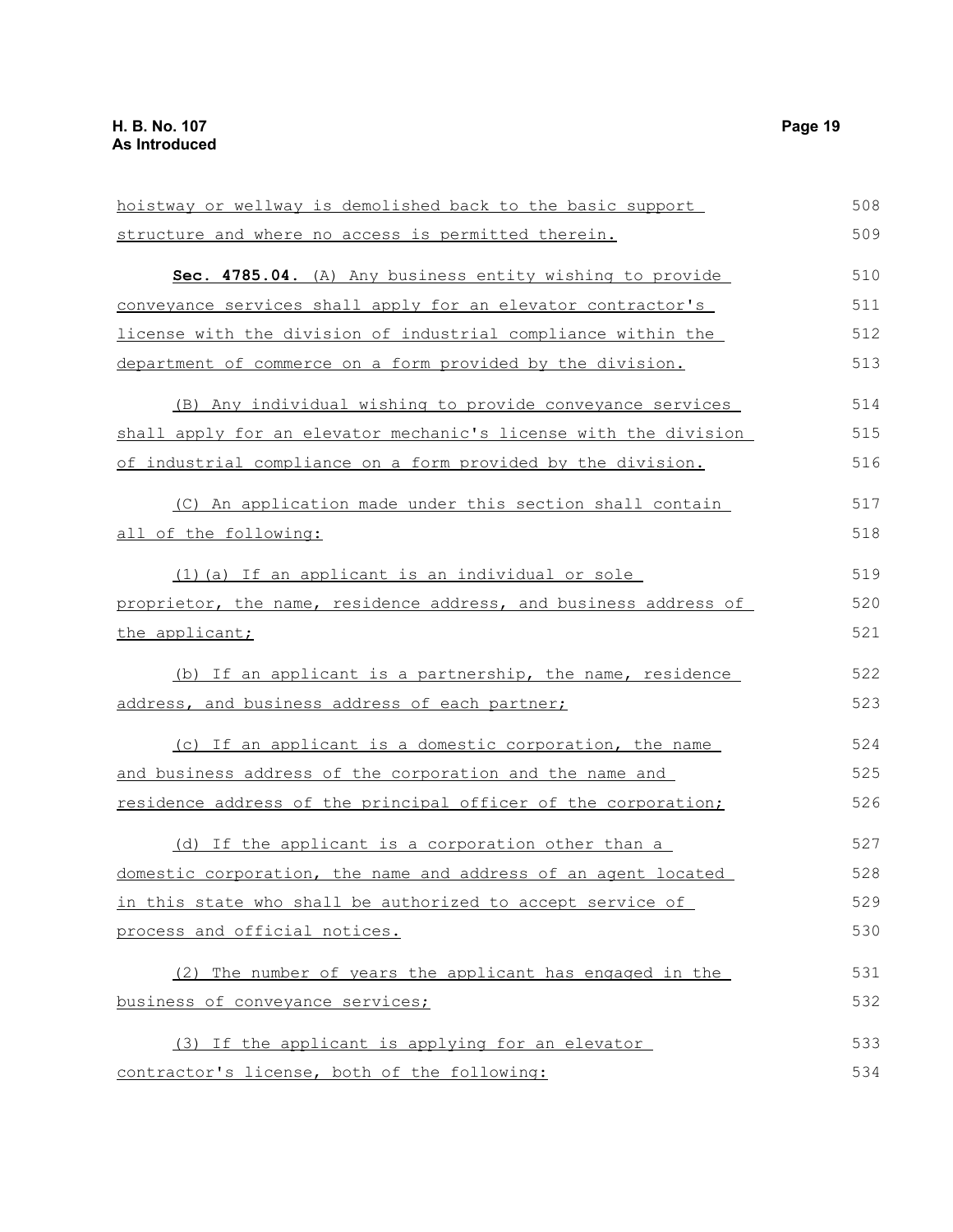| (a) The approximate number of individuals, if any, to be         | 535 |
|------------------------------------------------------------------|-----|
| employed by the applicant, and if applicable, satisfactory       | 536 |
| evidence that the employees are or will be covered by workers'   | 537 |
| compensation insurance in accordance with section 4785.07 of the | 538 |
| Revised Code;                                                    | 539 |
| (b) Satisfactory evidence that the applicant and all             | 540 |
| employees are, or will be, covered by general liability,         | 541 |
| personal injury, and property damage insurance in accordance     | 542 |
| with section 4785.07 of the Revised Code.                        | 543 |
| (4) A description of the criminal convictions and pleas of       | 544 |
| guilty of the applicants and each employee, if any, as verified  | 545 |
| by a criminal records check;                                     | 546 |
| (5) Such other information as the division considers             | 547 |
| <u>appropriate.</u>                                              | 548 |
| (D) The division may issue an elevator mechanic's license        | 549 |
| to an applicant only if that applicant has demonstrated one of   | 550 |
| the following qualifications:                                    | 551 |
| (1) An acceptable combination of documented experience and       | 552 |
| education credits, as follows:                                   | 553 |
| (a) Not less than three years of work experience in the          | 554 |
| elevator industry, in construction, maintenance, service,        | 555 |
| repair, or any combination thereof, as verified by current and   | 556 |
| previous employers licensed to do business in this state;        | 557 |
| (b) Satisfactory completion of a written examination             | 558 |
| administered by the division, or by a testing agency approved by | 559 |
| the division, on the most recent referenced codes and standards. | 560 |
| (2) (a) Acceptable proof that the applicant has worked as        | 561 |
| an elevator construction, maintenance, or repair person,         | 562 |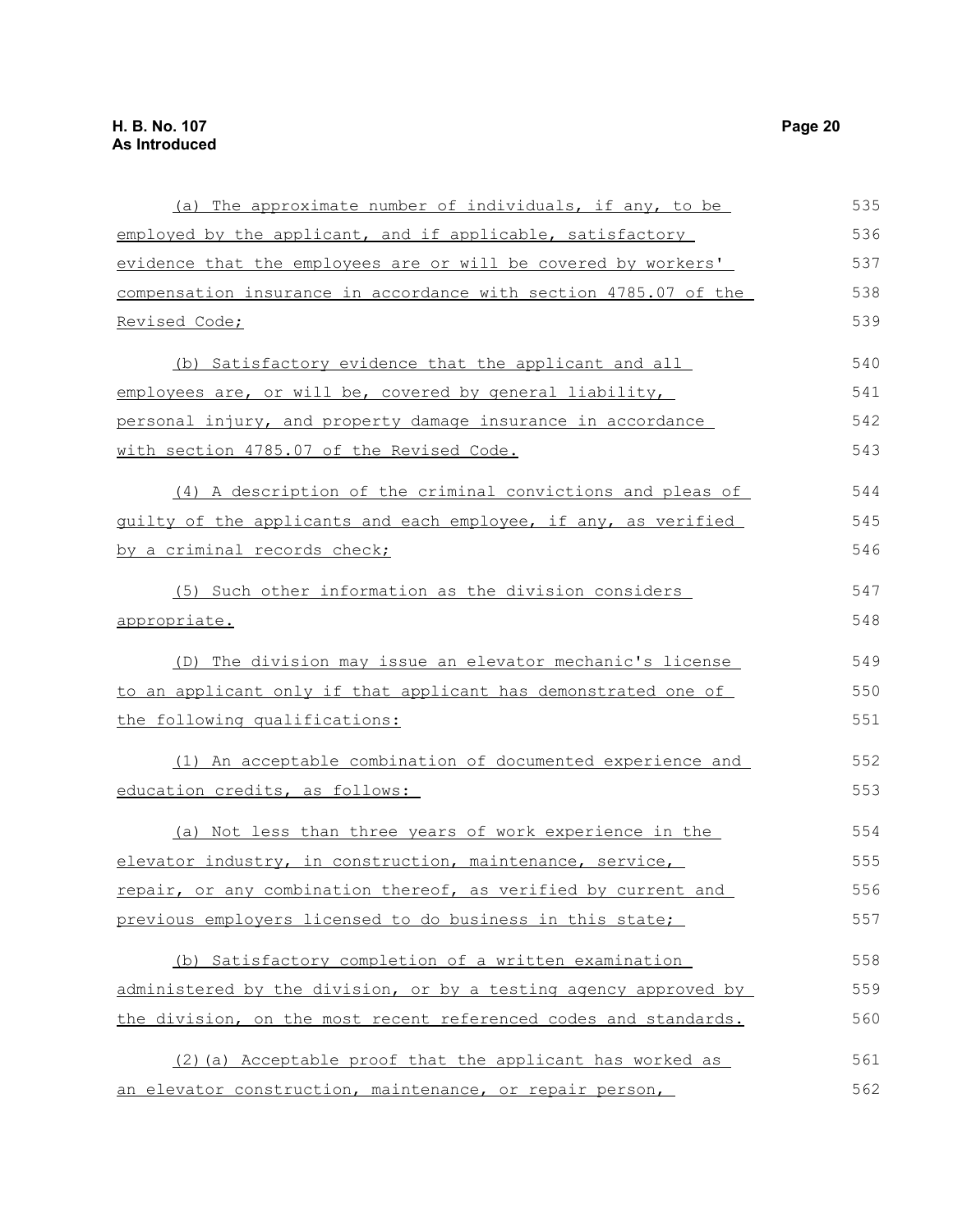| consisting of having worked without direct and immediate                | 563 |
|-------------------------------------------------------------------------|-----|
| supervision for an elevator contractor authorized to do business        | 564 |
| in this state for a period of not less than three years                 | 565 |
| immediately prior to the effective date of this section;                | 566 |
| (b) An applicant seeking to establish qualifications                    | 567 |
| pursuant to division (D)(2)(a) of this section shall apply              | 568 |
| within one year of the effective date of this section.                  | 569 |
| (3) A certificate of completion or other evidence of                    | 570 |
| having successfully passed the mechanic examination of a                | 571 |
| nationally recognized training program for the elevator                 | 572 |
| industry, such as the national elevator industry educational            | 573 |
| program or the certified elevator technician program of the             | 574 |
| national association of elevator contractors;                           | 575 |
| (4) A certificate of completion of an apprenticeship                    | 576 |
| program for elevator mechanics that has standards substantially         | 577 |
| <u>equal to those of this chapter and is reqistered with the bureau</u> | 578 |
| of apprenticeship and training, United States department of             | 579 |
| labor, or a state apprenticeship council;                               | 580 |
| (5) A valid license from a state having standards                       | 581 |
| substantially equal to those of this chapter, upon application          | 582 |
| and without examination.                                                | 583 |
| (E) The division shall not issue an elevator mechanic's                 | 584 |
| license to any applicant to which any of the following apply:           | 585 |
| (1) The applicant has been convicted of or pleaded quilty               | 586 |
| or no contest to a crime of moral turpitude or disqualifying            | 587 |
| offense as those terms are defined in section 4776.10 of the            | 588 |
| Revised Code and the rules adopted pursuant to division (A) (2)         | 589 |
| of section 4785.08 of the Revised Code.                                 | 590 |
| (2) The applicant has violated any provision of this                    | 591 |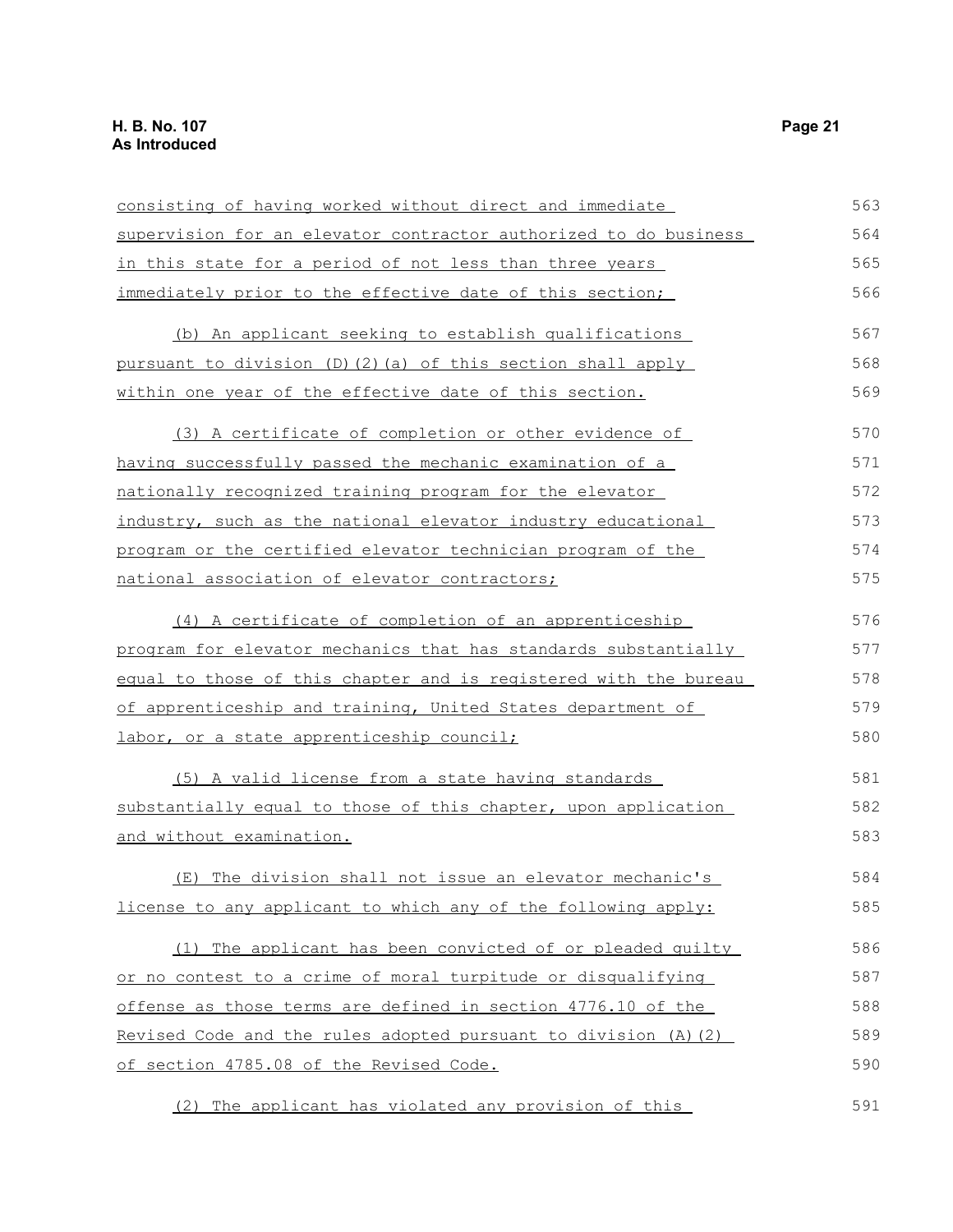| chapter.                                                         | 592 |
|------------------------------------------------------------------|-----|
| (3) The applicant has violated any rule adopted pursuant         | 593 |
| to this chapter.                                                 | 594 |
| (4) The applicant has demonstrated incompetence or               | 595 |
| untrustworthiness.                                               | 596 |
| (5) The applicant has engaged in fraud, misrepresentation,       | 597 |
| or deception in the conduct of business.                         | 598 |
| (6) The applicant has obtained or attempted to obtain a          | 599 |
| license or renewal of such license pursuant to this chapter by   | 600 |
| means of fraud, deception, or misrepresentation.                 | 601 |
| (7) The applicant has obtained or attempted to obtain an         | 602 |
| order, ruling, or authorization from the division of industrial  | 603 |
| compliance by means of fraud or misrepresentation.               | 604 |
| (F)(1) The division may issue an elevator contractor's           | 605 |
| license to a business entity only if the applicant has in its    | 606 |
| employ a licensed elevator mechanic and has proof of compliance  | 607 |
| with the insurance requirements prescribed in section 4785.07 of | 608 |
| <u>the Revised Code.</u>                                         | 609 |
| (2) The division may issue an elevator contractor's              | 610 |
| license to an applicant that holds a valid license from a state  | 611 |
| having standards substantially equal to those of this chapter.   | 612 |
| (G) Upon approval of an application made under this              | 613 |
| section, the division shall issue a license to the applicant.    | 614 |
| (H) Any license issued under this section shall be valid         | 615 |
| for a period of two years and may be renewed.                    | 616 |
| Sec. 4785.041. (A) The division may renew a license issued       | 617 |
| under section 4785.04 of the Revised Code if the licensee does   | 618 |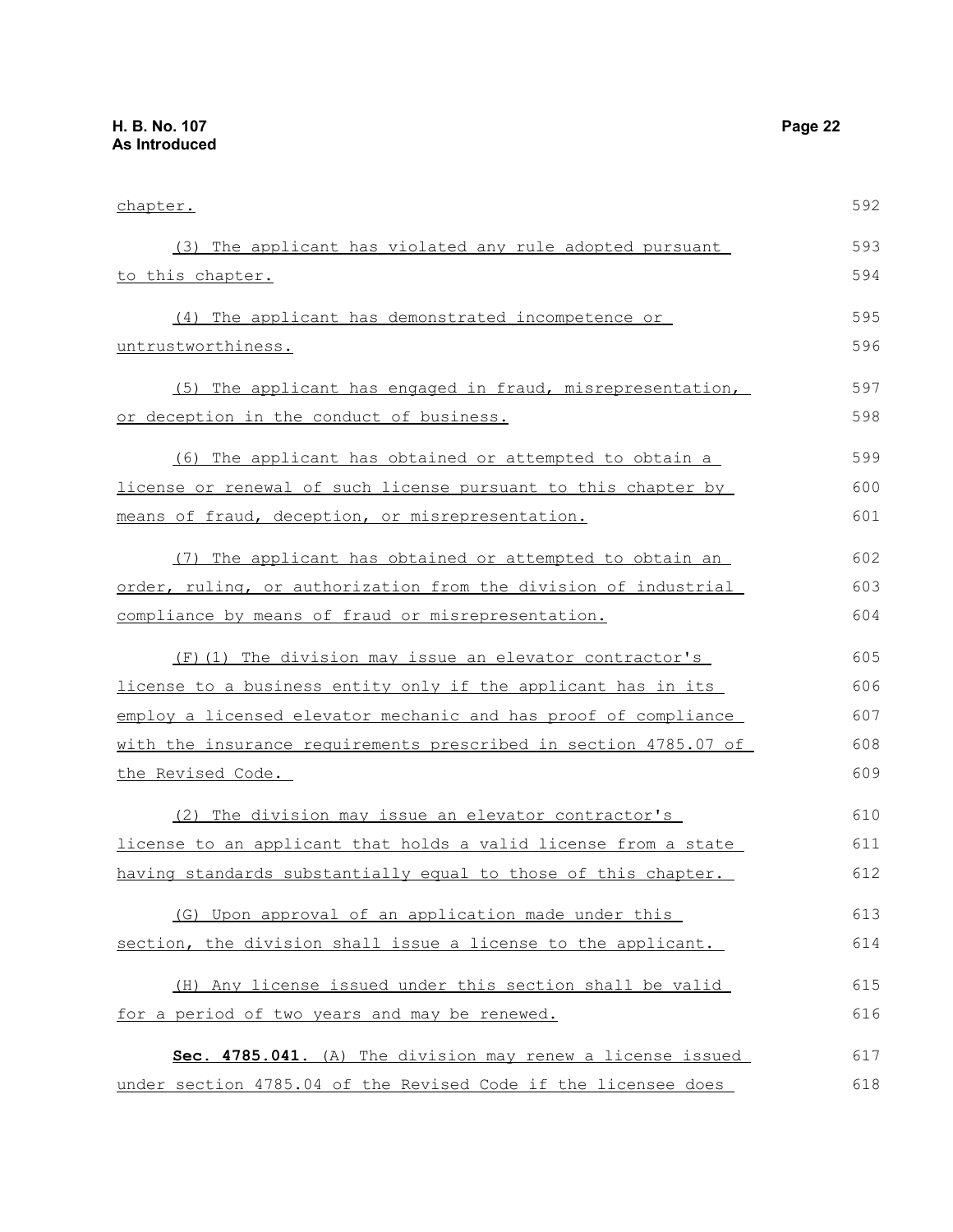| all of the following:                                           | 619 |
|-----------------------------------------------------------------|-----|
|                                                                 |     |
| (1) Submits an application for license renewal on a form        | 620 |
| prescribed by the division;                                     | 621 |
| (2) Pays the license renewal fee established by the             | 622 |
| division;                                                       | 623 |
| (3) If the licensee is an elevator mechanic, submits            | 624 |
| evidence that the applicant has completed the continuing        | 625 |
| education coursework described in division (B) of this section; | 626 |
| (4) If the license is an elevator contractor's license,         | 627 |
| submits proof that the applicant is in compliance with the      | 628 |
| insurance requirements prescribed in section 4785.07 of the     | 629 |
| Revised Code.                                                   | 630 |
| (B) The continuing education courses described in division      | 631 |
| (A) (3) of this section shall:                                  | 632 |
| (1) Instruct licensees on new and existing rules and            | 633 |
| standards adopted by the division;                              | 634 |
| (2) Consist of not less than eight hours of instruction;        | 635 |
| (3) Be attended and completed within one year immediately       | 636 |
| preceding the scheduled date for the license renewal;           | 637 |
| (4) Be taught by instructors through continuing education       | 638 |
| providers approved by the division.                             | 639 |
| (C) A continuing education instructor shall be exempt from      | 640 |
| the continuing education requirement prescribed in division (A) | 641 |
| (3) of this section, provided that any such applicant was       | 642 |

qualified as an instructor at any time during the year immediately preceding the scheduled date for the license renewal. 643 644 645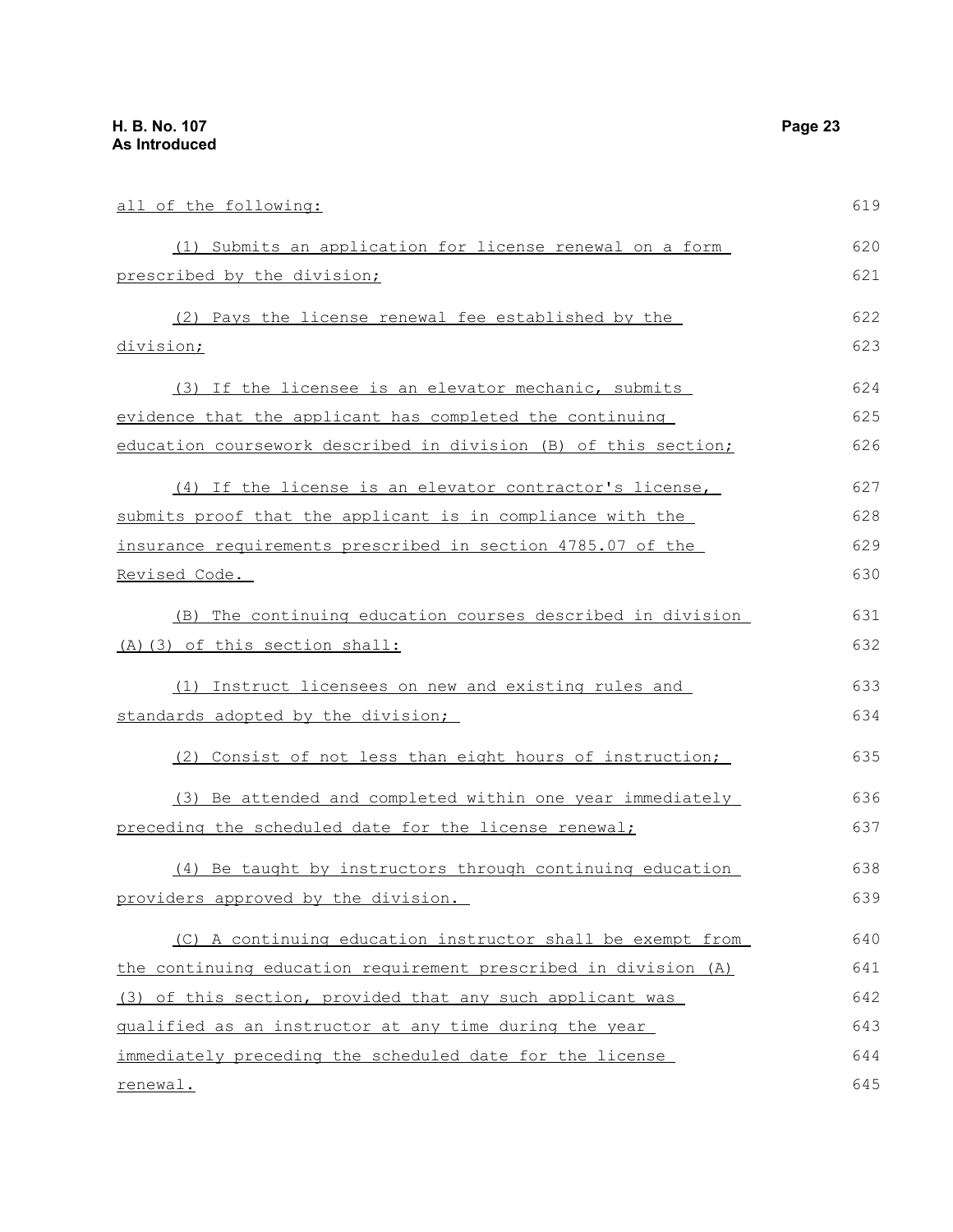| (D)(1) A licensee who is unable to complete the continuing       | 646 |
|------------------------------------------------------------------|-----|
| education coursework required under this section prior to the    | 647 |
| expiration of the licensee's license due to a temporary          | 648 |
| disability may apply for a temporary continuing education waiver | 649 |
| from the division.                                               | 650 |
| (2) An application for a temporary continuing education          | 651 |
| waiver shall be made in a form prescribed by the division, which | 652 |
| shall be signed by the applicant under the penalty of perjury    | 653 |
| and accompanied by a certified statement from a competent        | 654 |
| physician attesting to the temporary disability. If the division | 655 |
| grants the waiver, the licensee's license does not expire but is | 656 |
| placed on inactive status.                                       | 657 |
| (3) Upon the termination of the temporary disability, the        | 658 |
| licensee shall submit to the division a certified statement from | 659 |
| the same physician, if practicable, attesting to the termination | 660 |
| of the temporary disability. The division shall then take the    | 661 |
| licensee's license off inactive status and shall issue a waiver  | 662 |
| sticker, valid for ninety days, to the licensee and affix the    | 663 |
| sticker to the license. The licensee may then perform the tasks  | 664 |
| the license authorizes the licensee to perform but the licensee  | 665 |
| shall meet the continuing education requirement during this      | 666 |
| ninety-day period or be considered to have not met the           | 667 |
| continuing education requirement and the license shall be deemed | 668 |
| to be expired.                                                   | 669 |
| (E)(1) Approved continuing education providers shall keep        | 670 |
| uniform records, for a period of ten years, of attendance of     | 671 |
| licensees in a format approved by the division. Such records     | 672 |
| shall be available for inspection by the division upon request.  | 673 |
| (2) Approved training providers shall be responsible for         | 674 |
| the security of all attendance records and certificates of       | 675 |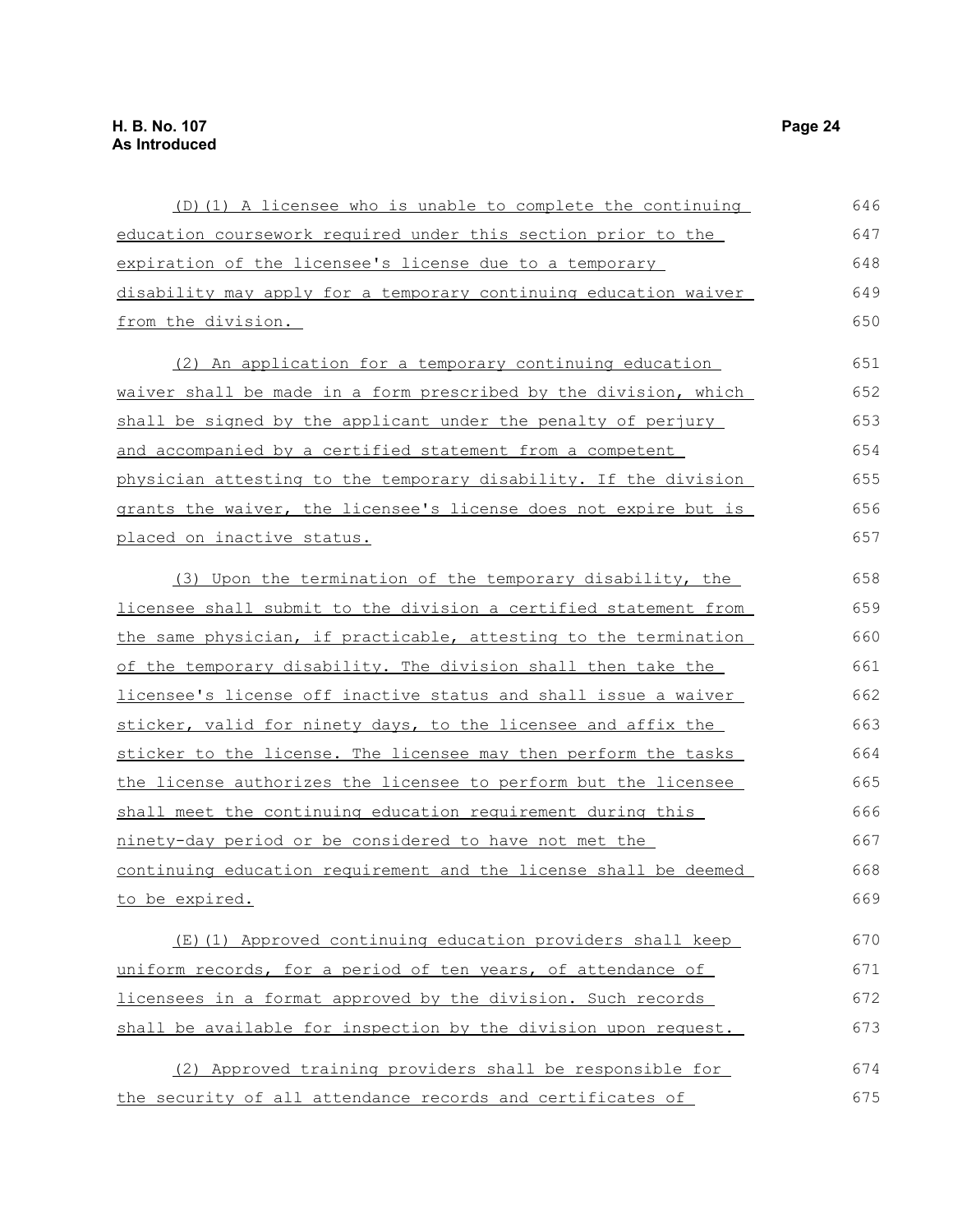| completion, provided, however, that falsifying or knowingly      | 676 |
|------------------------------------------------------------------|-----|
| allowing another to falsify such attendance records or           | 677 |
| certificates of completion shall constitute grounds for          | 678 |
| suspension or revocation of a continuing education provider's    | 679 |
| <u>division approval.</u>                                        | 680 |
| The division shall not renew the license of any<br>(F)           | 681 |
| individual or entity that fails to meet the standard prescribed  | 682 |
| in division (E) of section 4785.04 of the Revised Code.          | 683 |
| Sec. 4785.05. (A) Whenever the division determines that an       | 684 |
| emergency exists due to disaster, act of God, or work stoppage,  | 685 |
| and the number of individuals in the state holding elevator      | 686 |
| mechanic's licenses issued by the division is insufficient to    | 687 |
| cope with the emergency, the division shall declare such a state | 688 |
| of emergency and respond as prescribed in this section to assure | 689 |
| the safety of the public.                                        | 690 |
| (B) Notwithstanding section 4785.03 of the Revised Code,         | 691 |
| during such a state of emergency, any individual found by a      | 692 |
| licensed elevator contractor to have an acceptable combination   | 693 |
| of documented experience and education to perform conveyance     | 694 |
| services without direct and immediate supervision may perform    | 695 |
| conveyance services without an elevator mechanic's license, as   | 696 |
| provided in this section.                                        | 697 |
| (C) Such an individual shall seek an emergency elevator          | 698 |
| mechanic's license from the division within five business days   | 699 |
| after commencing work that would otherwise require an elevator   | 700 |
| mechanic's license.                                              | 701 |
| (D) An elevator contractor associated with an individual         | 702 |
| seeking an emergency elevator mechanic's license shall furnish   | 703 |
| proof of competency as the division may require.                 | 704 |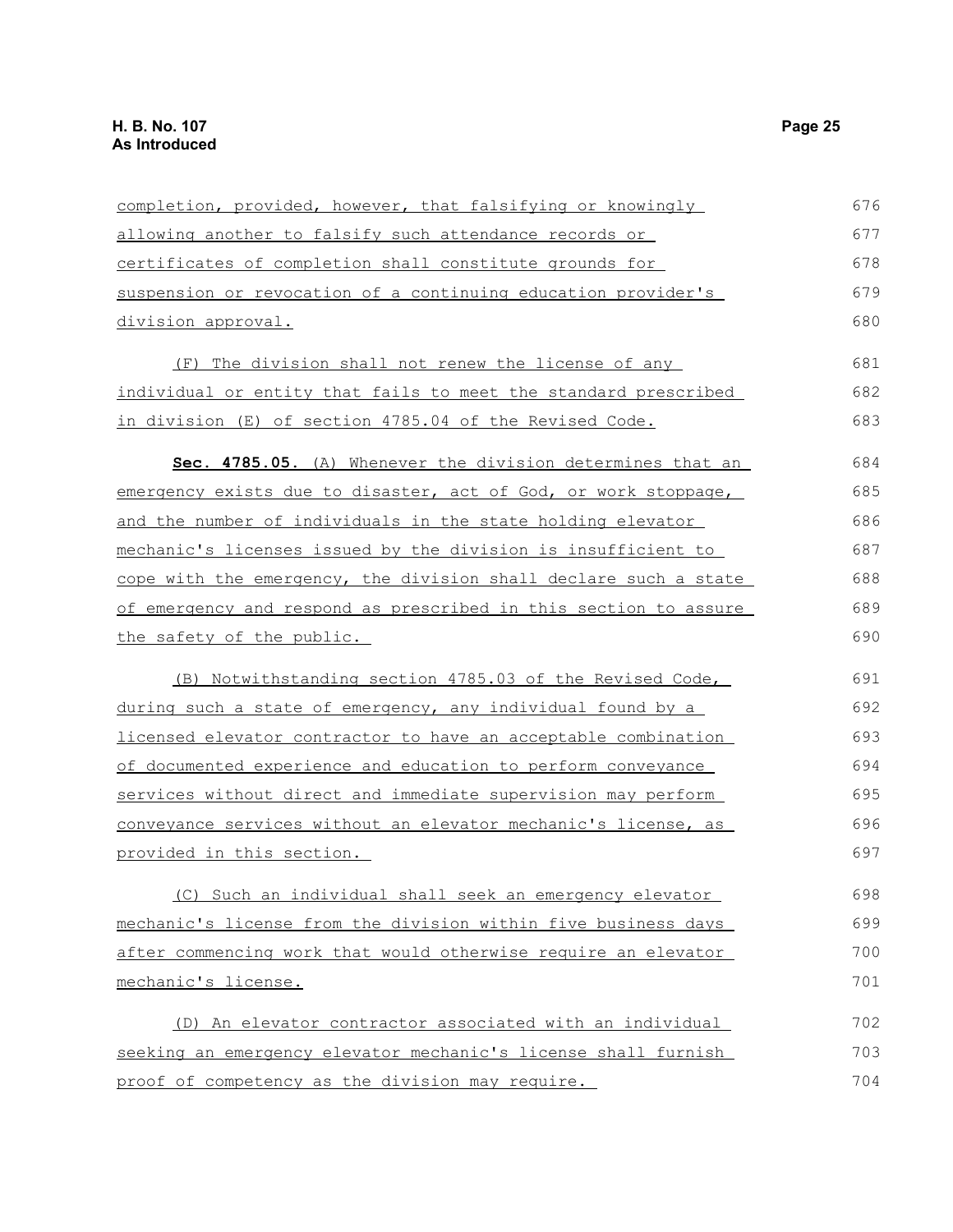| (E)(1) An emergency elevator mechanic's license shall be         | 705 |
|------------------------------------------------------------------|-----|
| valid for a period of forty-five days from the date of issuance. | 706 |
| (2) The division may restrict the validity of an emergency       | 707 |
| elevator mechanic's license to a particular conveyance or        | 708 |
| geographical area as the division sees fit, but shall otherwise  | 709 |
| entitle the licensee to the rights and privileges of an elevator | 710 |
| mechanic's license issued pursuant to this chapter.              | 711 |
| (F) The division may renew an emergency elevator                 | 712 |
| mechanic's license for the duration of a state of emergency.     | 713 |
| (G) No fee shall be charged for any emergency elevator           | 714 |
| mechanic's license or renewal thereof.                           | 715 |
| Sec. 4785.051. (A) An elevator contractor shall notify the       | 716 |
| division when there are no licensed elevator mechanics available | 717 |
| to provide conveyance services and may request that the division | 718 |
| issue temporary elevator mechanic's licenses to individuals      | 719 |
| certified by the licensed elevator contractor to have an         | 720 |
| acceptable combination of documented experience and education to | 721 |
| provide conveyance services without direct and immediate         | 722 |
| supervision.                                                     | 723 |
| (B) Any individual certified by an elevator contractor to        | 724 |
| have an acceptable combination of documented experience and      | 725 |
| education to provide conveyance services without direct and      | 726 |
| immediate supervision shall immediately seek a temporary         | 727 |
| elevator mechanic's license from the division and shall pay an   | 728 |
| application fee as set by the division. If the division is       | 729 |
| satisfied as to the individual's qualifications, the division    | 730 |
| shall issue a temporary elevator mechanic's license to the       | 731 |
| individual.                                                      | 732 |
| (C) A temporary license issued under this section shall be       | 733 |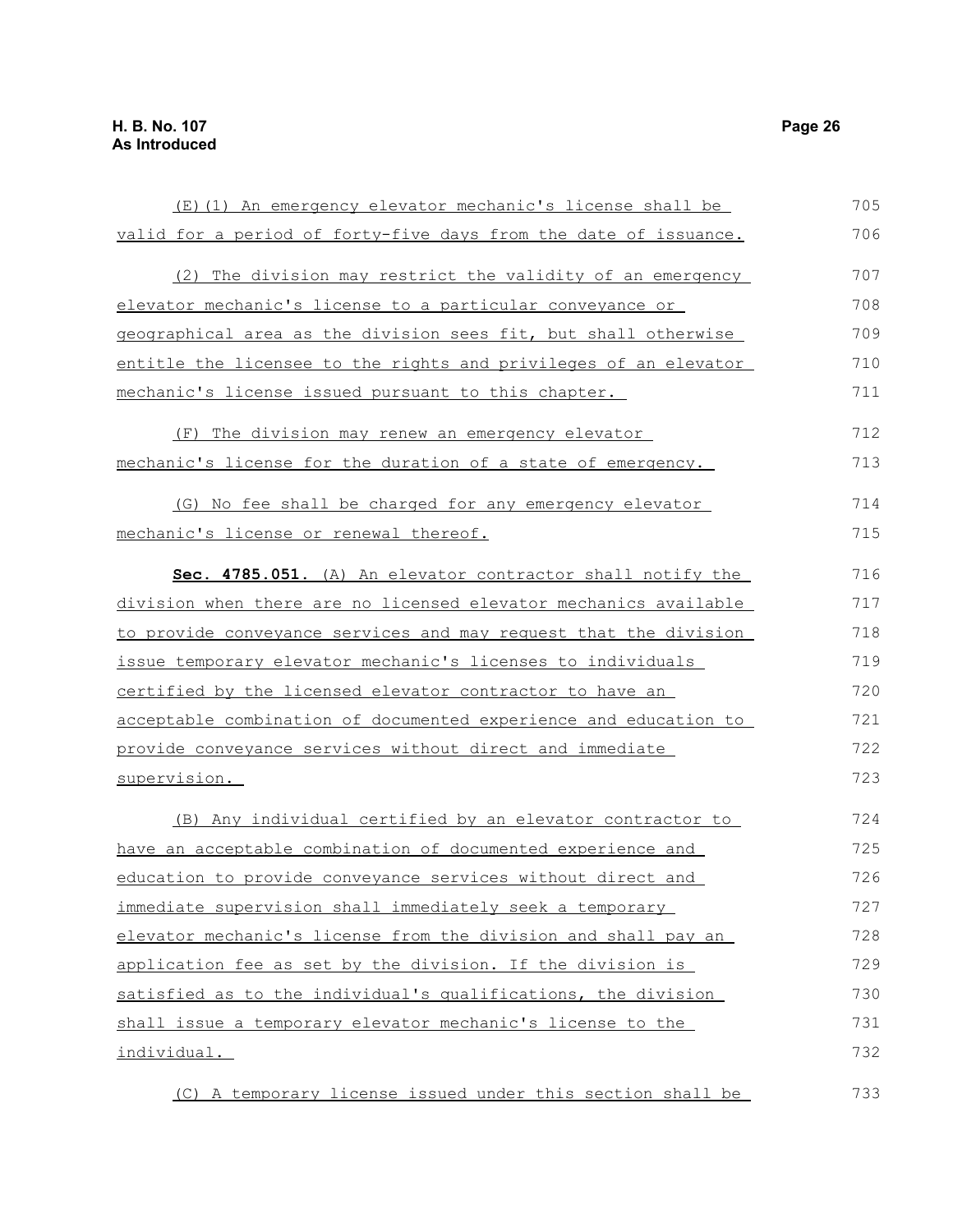| valid only for a specified term set by the division, which shall | 734 |
|------------------------------------------------------------------|-----|
| be noted on the license, and only while the licensee is employed | 735 |
| by the elevator contractor that certified the individual as      | 736 |
| being qualified.                                                 | 737 |
| (D) A temporary elevator mechanic's license shall be             | 738 |
| renewable in accordance with rules adopted by the division.      | 739 |
| Sec. 4785.06. Licensees shall ensure that installation,          | 740 |
| service, and maintenance of a conveyance is performed in         | 741 |
| accordance with state and local law and with generally accepted  | 742 |
| standards referenced in such laws or related rules.              | 743 |
| When any material alteration is made to a conveyance, the        | 744 |
| licensees involved shall ensure that the conveyance adheres to   | 745 |
| the appropriate conveyance standard for the alteration.          | 746 |
| Sec. 4785.07. (A) Elevator contractors shall submit to the       | 747 |
| division proof of insurance coverage greater than or equal to    | 748 |
| the following amounts:                                           | 749 |
| (1) One million dollars for injury or death of any number        | 750 |
| of individuals in any one occurrence;                            | 751 |
| (2) Five hundred thousand dollars for property damage in         | 752 |
| any one occurrence;                                              | 753 |
| (3) Workers' compensation insurance coverage.                    | 754 |
| (B) Such proof of insurance shall be delivered to the            | 755 |
| division before or at the time of the issuance or renewal of a   | 756 |
| license.                                                         | 757 |
| (C) If any policy required under this section is                 | 758 |
| materially altered or canceled, the elevator contractor covered  | 759 |
| by the policy shall give notice of the material alteration or    | 760 |
| cancellation to the division at least ten days prior to the      | 761 |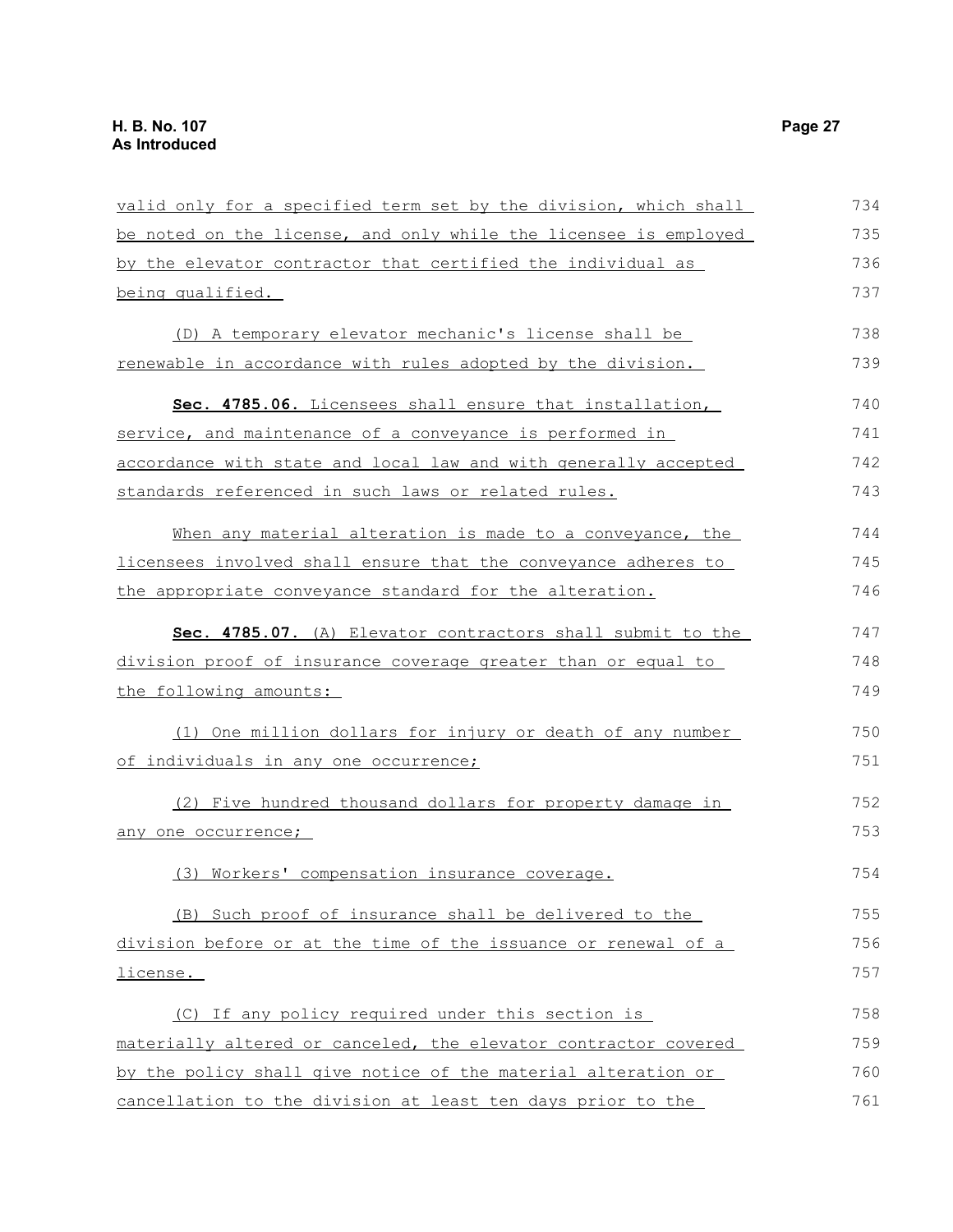| change.                                                          | 762 |
|------------------------------------------------------------------|-----|
| Sec. 4785.08. (A) In accordance with Chapter 119. of the         | 763 |
| Revised Code, the superintendent of industrial compliance shall  | 764 |
| adopt rules pertaining to all of the following:                  | 765 |
| (1) The issuance and renewal of elevator mechanic's              | 766 |
| licenses and elevator contractor's licenses;                     | 767 |
| (2) A list of disqualifying offenses, pursuant to division       | 768 |
| (E) of section 4785.04 of the Revised Code.                      | 769 |
| (B) In accordance with Chapter 119. of the Revised Code,         | 770 |
| the superintendent may adopt rules pertaining to all of the      | 771 |
| following:                                                       | 772 |
| (1) Assisting in the development of public awareness             | 773 |
| programs;                                                        | 774 |
| (2) Classifications or subclassifications of licenses for        | 775 |
| elevator mechanics and elevator contractors;                     | 776 |
| (3) Monitoring inspections and testing in order to ensure        | 777 |
| satisfactory performance by licensees;                           | 778 |
| (4) Fee schedules for elevator mechanic and elevator             | 779 |
| contractor licenses. The fees shall reflect the actual costs and | 780 |
| expenses necessary to administer this chapter.                   | 781 |
| (5) Establishing standards for the approval of license           | 782 |
| testing agencies, pursuant to division (D)(1)(b) of section      | 783 |
| 4785.04 of the Revised Code;                                     | 784 |
| (6) Establishing standards for the approval of continuing        | 785 |
| education and training providers, pursuant to division (B) of    | 786 |
| section 4785.041 of the Revised Code;                            | 787 |
| (7) Any other rules necessary to administer and carry out        | 788 |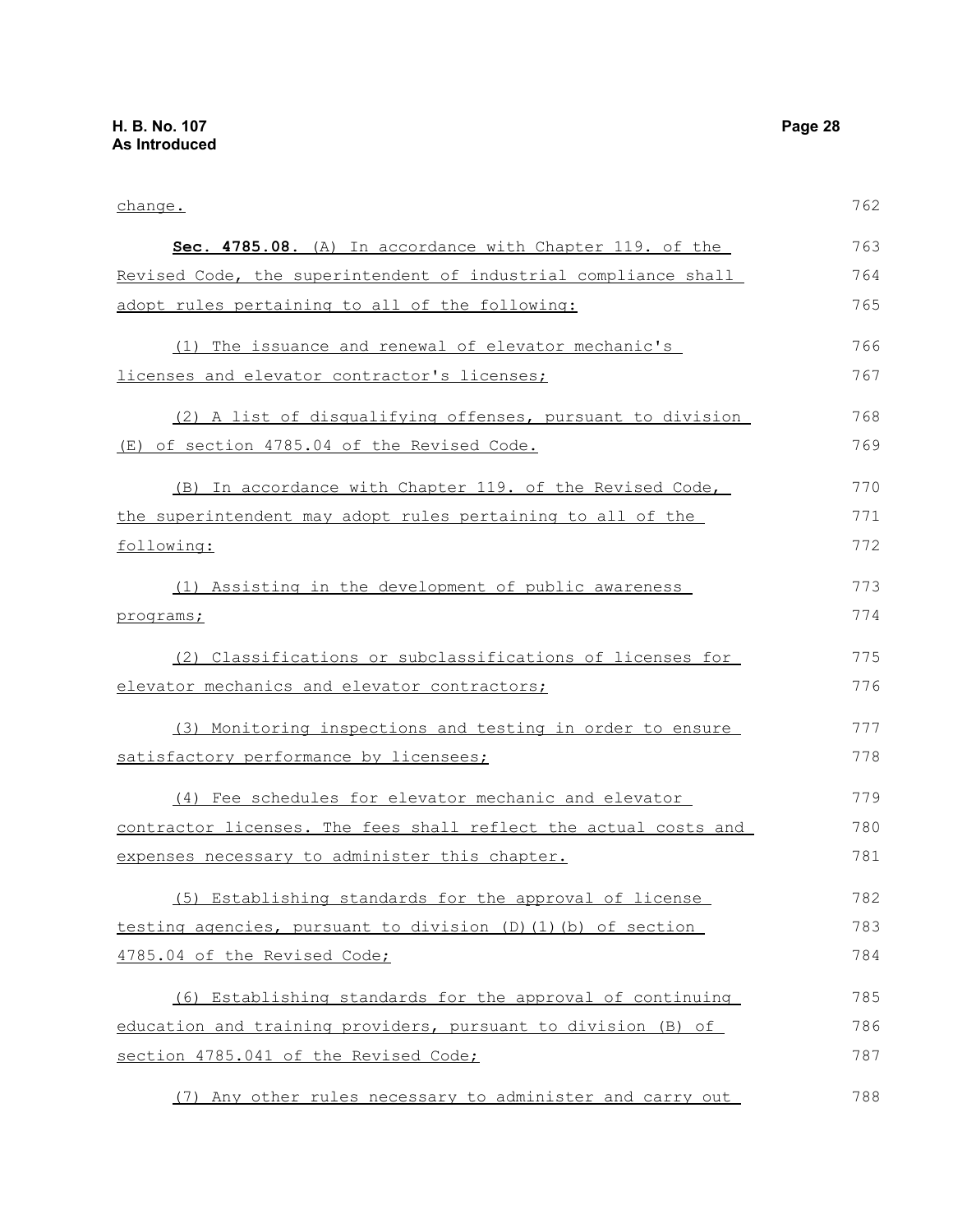| this chapter.                                                          | 789 |
|------------------------------------------------------------------------|-----|
| (C) Notwithstanding divisions (A) and (B) of this section              | 790 |
| <u>or Chapter 4105. of the Revised Code, the superintendent shall</u>  | 791 |
| not adopt rules relating to the construction, maintenance, and         | 792 |
| repair of elevators, except as pertaining to licensing                 | 793 |
| individuals under this chapter.                                        | 794 |
| (D) The superintendent may exercise such other powers and              | 795 |
| <u>duties as are necessary to carry out the purpose and intent of </u> | 796 |
| <u>this chapter.</u>                                                   | 797 |
| Sec. 4785.09. (A) There is hereby created, within the                  | 798 |
| <u>board of building standards established by section 3781.07 of </u>  | 799 |
| the Revised Code, the elevator safety review board.                    | 800 |
| (B) The board shall be responsible for investigating                   | 801 |
| violations of this chapter, holding disciplinary administrative        | 802 |
| hearings, and assessing penalties in accordance with sections          | 803 |
| 4785.091 and 4785.092 of the Revised Code.                             | 804 |
| (C) The board shall consist of the following members:                  | 805 |
| (1) The director of commerce or the director's designee;               | 806 |
| (2) A representative of the board of building standards;               | 807 |
| (3) The following individuals, appointed by the governor:              | 808 |
| (a) One representative of a major elevator manufacturing               | 809 |
| company;                                                               | 810 |
| (b) One representative of an elevator servicing company;               | 811 |
| (c) One representative of the architectural design or                  | 812 |
| elevator consulting profession;                                        | 813 |
|                                                                        |     |

(d) One representative of the general public;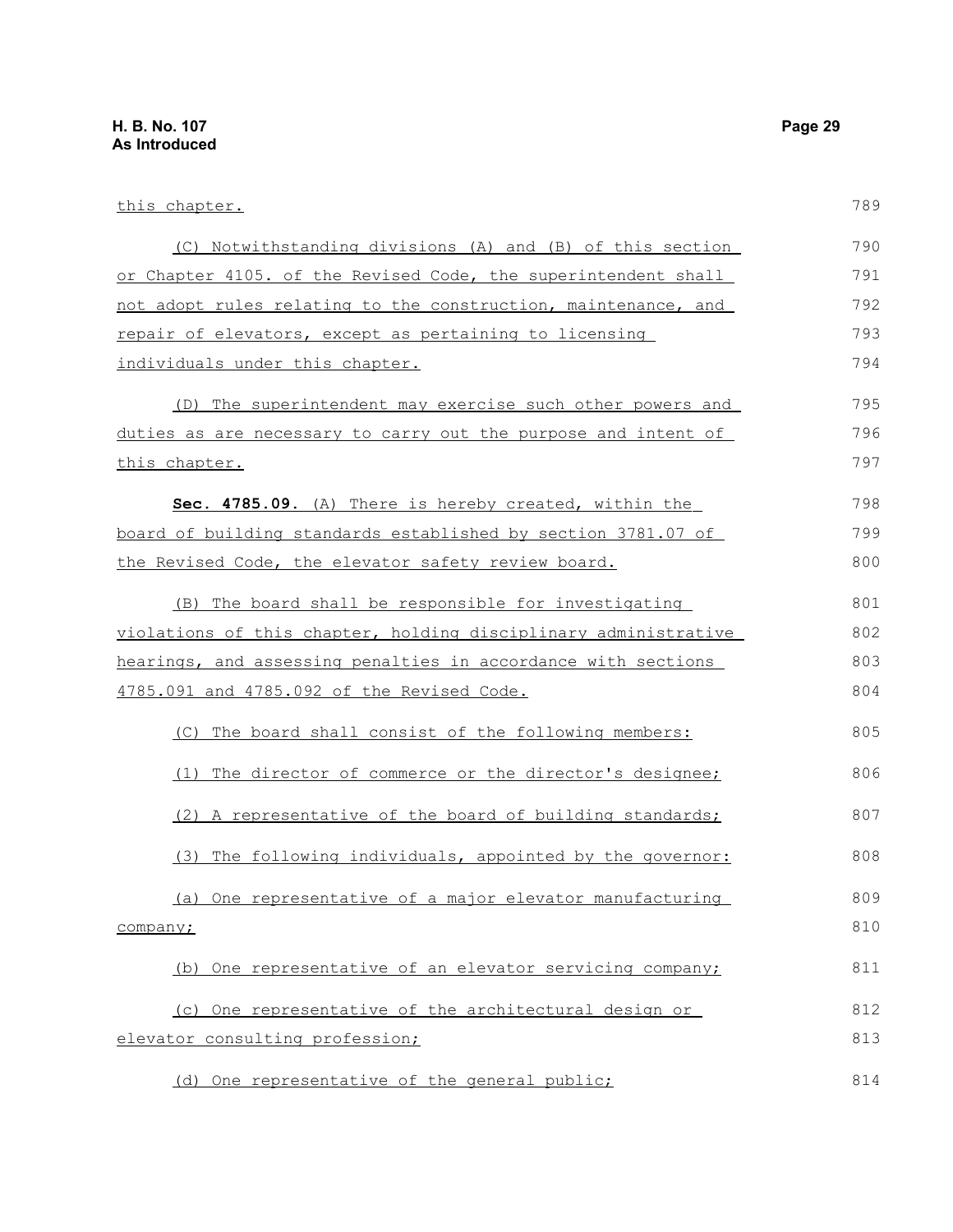| (e) One representative of municipal corporations in this        | 815 |
|-----------------------------------------------------------------|-----|
| state;                                                          | 816 |
| (f) One representative of building owners or managers;          | 817 |
| (q) One representative of the building trade, comprised of      | 818 |
| an individual providing conveyance services.                    | 819 |
| (D) The term of those members appointed to the board shall      | 820 |
| be three years. Vacancies shall be filled in the same manner as | 821 |
| the original appointments.                                      | 822 |
| (E) All members of the board shall serve without salary,        | 823 |
| but shall be reimbursed for all expenses necessary in the       | 824 |
| performance of their duties.                                    | 825 |
| (F)(1) The governor shall appoint one of the members to         | 826 |
| serve as chair of the board.                                    | 827 |
| (2) A majority of the board shall constitute a quorum.          | 828 |

(3) The chair shall be the deciding vote in the event of a tie vote. 829 830

(G)(1) The board shall meet and organize within ten days after the appointment of its members and at such meeting shall elect from its members one secretary of the board to serve for a term as prescribed in rules adopted by the board. 831 832 833 834

(2)(a) The board shall meet not less than once a month and as often as the board considers necessary for the consideration of code regulations, appeals, and variances, and for the transaction of such other business as properly may come before it. 835 836 837 838 839

(b) Special meetings shall be called as prescribed in rules adopted by the board. 840 841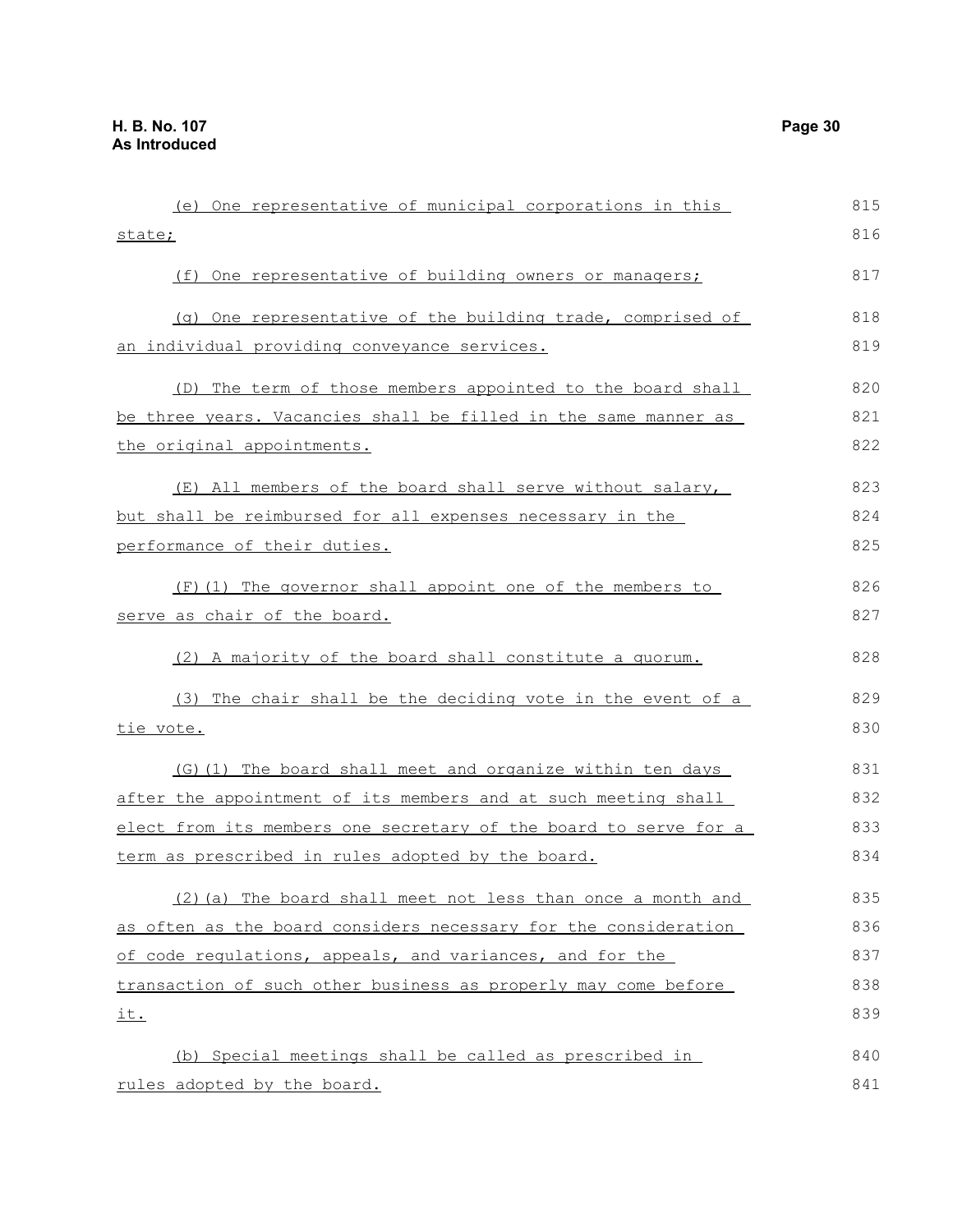| (H) The seat of any appointed board member absent from           | 842 |
|------------------------------------------------------------------|-----|
| three consecutive meetings shall be deemed vacant.               | 843 |
| Sec. 4785.091. (A) The elevator safety review board may          | 844 |
| suspend or revoke a license issued pursuant to this chapter or   | 845 |
| subject the licensee to civil penalty if the board determines    | 846 |
| that one or more of the following applies to the licensee:       | 847 |
| (1) The licensee has been convicted of or pleaded quilty         | 848 |
| to a crime of moral turpitude or disqualifying offense as those  | 849 |
| terms are defined in section 4776.10 of the Revised Code and     | 850 |
| rules adopted pursuant to division (A) (2) of section 4785.08 of | 851 |
| the Revised Code.                                                | 852 |
| (2) The licensee has violated any provision of this              | 853 |
| chapter.                                                         | 854 |
| (3) The licensee has violated any rule adopted pursuant to       | 855 |
| this chapter.                                                    | 856 |
| (4) The licensee has demonstrated incompetence or                | 857 |
| untrustworthiness.                                               | 858 |
| (5) The licensee has engaged in fraud, misrepresentation,        | 859 |
| or deception in the conduct of business.                         | 860 |
| (6) The licensee has obtained or attempted to obtain a           | 861 |
| license or renewal of such license pursuant to this chapter by   | 862 |
| means of fraud, deception, or misrepresentation.                 | 863 |
| (7) The licensee has obtained or attempted to obtain an          | 864 |
| order, ruling, or authorization from the division of industrial  | 865 |
| compliance by means of fraud or misrepresentation.               | 866 |
| (B) (1) An administrative action taken under division (A)        | 867 |
| of this section shall be made only after a hearing held by the   | 868 |
| board in accordance with Chapter 119. of the Revised Code.       | 869 |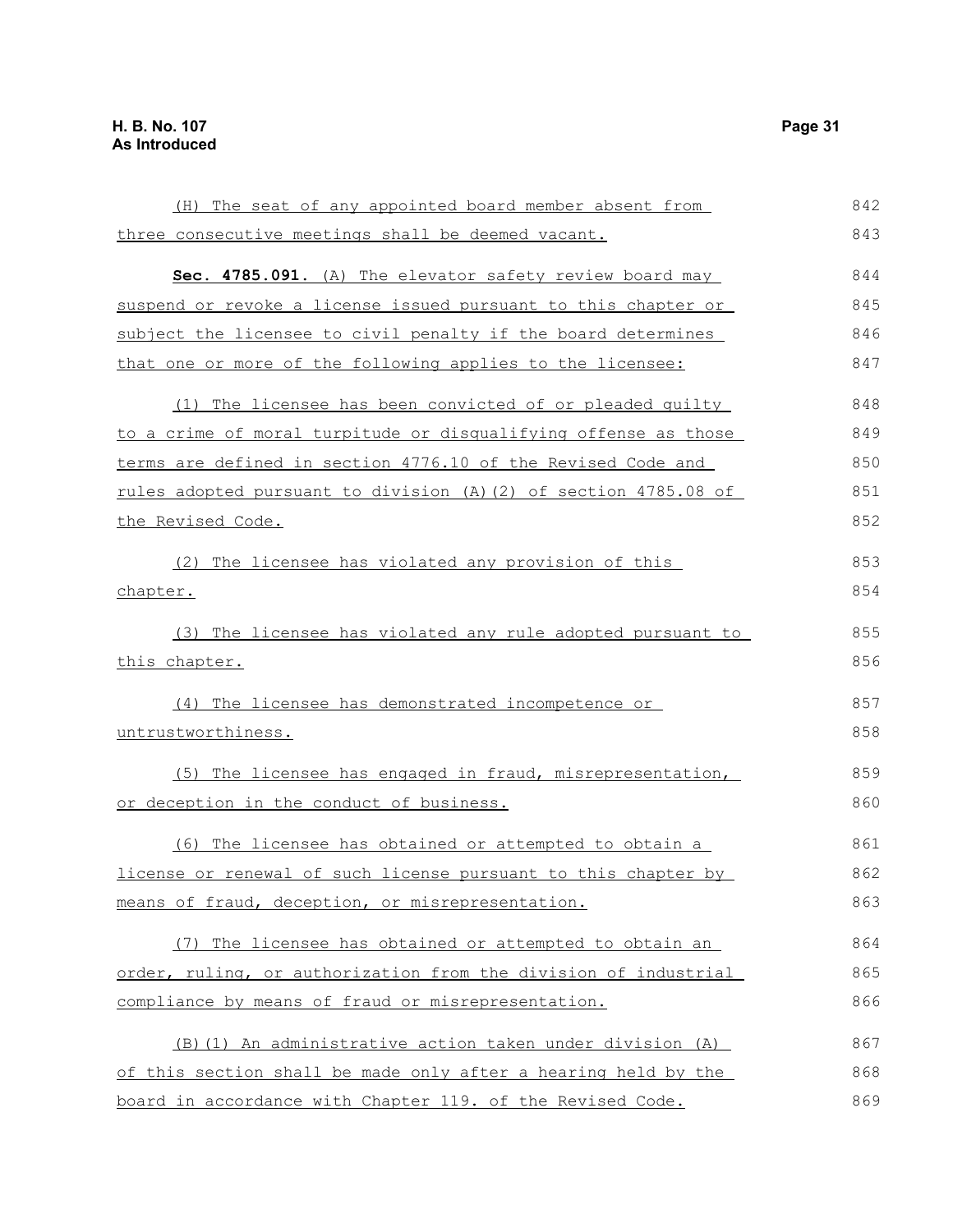| (2) Notice of such a hearing shall be provided to the               | 870 |
|---------------------------------------------------------------------|-----|
| licensee in question at least ten days prior to the hearing at      | 871 |
| the last known address appearing on the license, served             | 872 |
| personally or by registered mail.                                   | 873 |
| The notice shall state the date, hour, and place of the             | 874 |
| hearing and set forth a statement of facts constituting the         | 875 |
| grounds for the charges against the licensee.                       | 876 |
| Sec. 4785.092. (A) (1) Any individual may request an                | 877 |
| investigation into an alleged violation of this chapter by          | 878 |
| giving notice to the elevator safety review board of a potential    | 879 |
| violation or danger.                                                | 880 |
| (2) Such notice shall be in writing, shall set forth with           | 881 |
| reasonable particularity the grounds for the notice, and shall      | 882 |
| be signed by the individual making the request.                     | 883 |
| (3) Upon the request of any individual signing the notice,          | 884 |
| the individual's name shall not appear on any copy of such          | 885 |
| <u>notice or any record published, released, or made available.</u> | 886 |
| (B) (1) If, upon receipt of such a request, the board               | 887 |
| determines that there are reasonable grounds to believe that the    | 888 |
| violation or danger exists, the board shall investigate whether     | 889 |
| or not a violation or danger exists.                                | 890 |
| (2) If the board determines that there are no reasonable            | 891 |
| grounds to believe that a violation or danger exists, the board     | 892 |
| shall notify the individual making the request in writing of        | 893 |
| that determination.                                                 | 894 |
| Sec. 4785.99. Whoever recklessly violates any of the                | 895 |
| provisions of this chapter shall be fined not more than one         | 896 |
| thousand five hundred dollars, sentenced to a jail term not         | 897 |
| exceeding thirty days, or both.                                     | 898 |